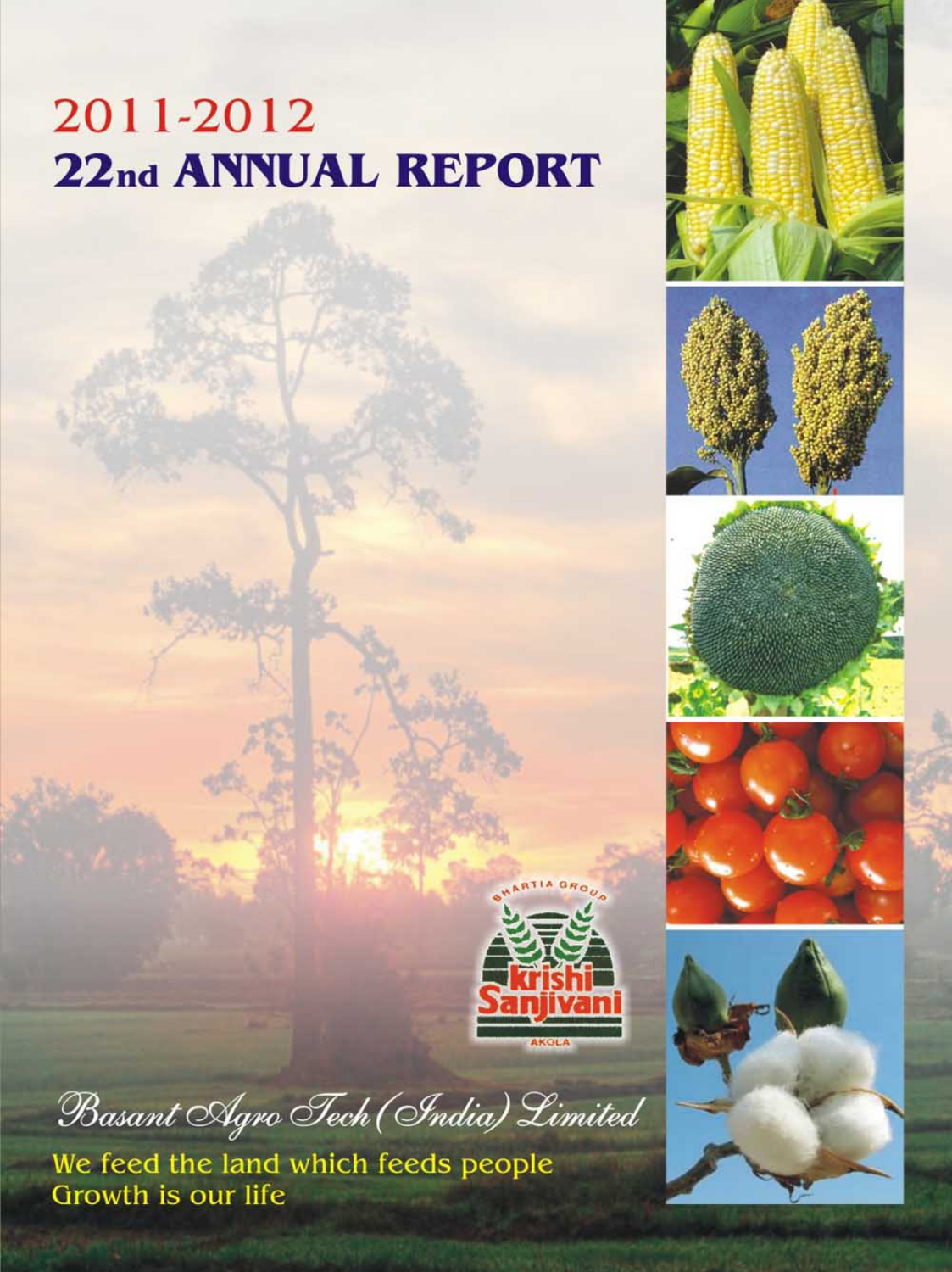Basant Agro Tech (India) Limited

#### 22nd Annual Report .

#### **DIRECTORS**

**Chairman & Managing Director** Shri, S. C. Bhartia **Executive Director** Shri. A. N. Bhartia **Director** Dr. B. G. Bathkal **Director** Shri. S. W. Sawant **Managing Director** Shri, D. C. Bhartia Director Dr. R. D. Tainwala **Director** Shri. R. S. Tayade

#### **PRESIDENT**

Shri, A. D. Bhartia

#### **COMPANY SECRETARY**

Shri, U. D. Somani

#### **AUDITORS**

M/s. P. C. Baradiya & Co., **Chartered Accountants.** 208. Rewa Chambers. 31. New Marine Lines. Mumbai - 400 020

M/s. P. C. Bhandari & Co., **Chartered Accountants.** Kanchan, Bhandari Bhawan, Ramdas Peth, Akola.

#### **LEGAL ADVISOR**

Shri, R. B.Agrawal, Akot, Dist, Akola.

#### **BANKERS**

State Bank of India, Old city SME Branch, Akola - 444 001.



Late Shri Chimanlal Bhartiaji - Founder & Our inspiration "You live on in team Basant Agro, we are only torch bearers of your mission, your vision"

**REGISTERED OFFICE & NPK FERTILIZER UNIT I** Plot No.13/2, Kaulkhed, Near S.T. Workshop, Akola - 444 001 (Maharashtra).

**NPK FERTILIZER UNIT II** Gate No. 76, Bhilwadi Station, Near Chitale Dairy. Tal. Palus, Sangli ((Maharashtra).

#### **NPK FERTILIZER UNIT III** Sv.No.66 - A/4. Hanumanhalli Village. Danapur Panchayat, Tal Hospet, Dist Bellary, (Karnataka).

**SSP FERTILIZER UNIT I** Survey No. 62, Kanheri Aranda Road. Kanheri-Sarap, Taluka-Barshi Takli, Akola - 444 401 (Maharashtra).

#### **SSP FERTILIZER UNIT II**

Mhow Nasirabad Rd., Nayagaon, Neemuch - 458 468 (Madhya Pradesh).

#### **CORPORATE OFFICE**

A-1/3, Sea Lord, Cuffe Parade, Mumbai - 400 005.

#### **REGISTRARS & SHARE TRANSFER AGENTS** SHAREX DYNAMIC (INDIA) PVT. LTD.

Unit No 1, Luthra Industrial Premises, Andheri Kurla Road, Safed Pool, Andheri (E), Mumbai - 400 072. Tel.No.: 28515606/5644/6338, Fax: 2851 2885, E-mail: sharexindia@vsnl.com.

22nd Annual General Meeting of the Company to be held on Friday 28th September, 2012 at 4.00 p.m. at Krishi Sanjivani Office, Opp. Nagar Parishad, Akola - 444 001, Maharashtra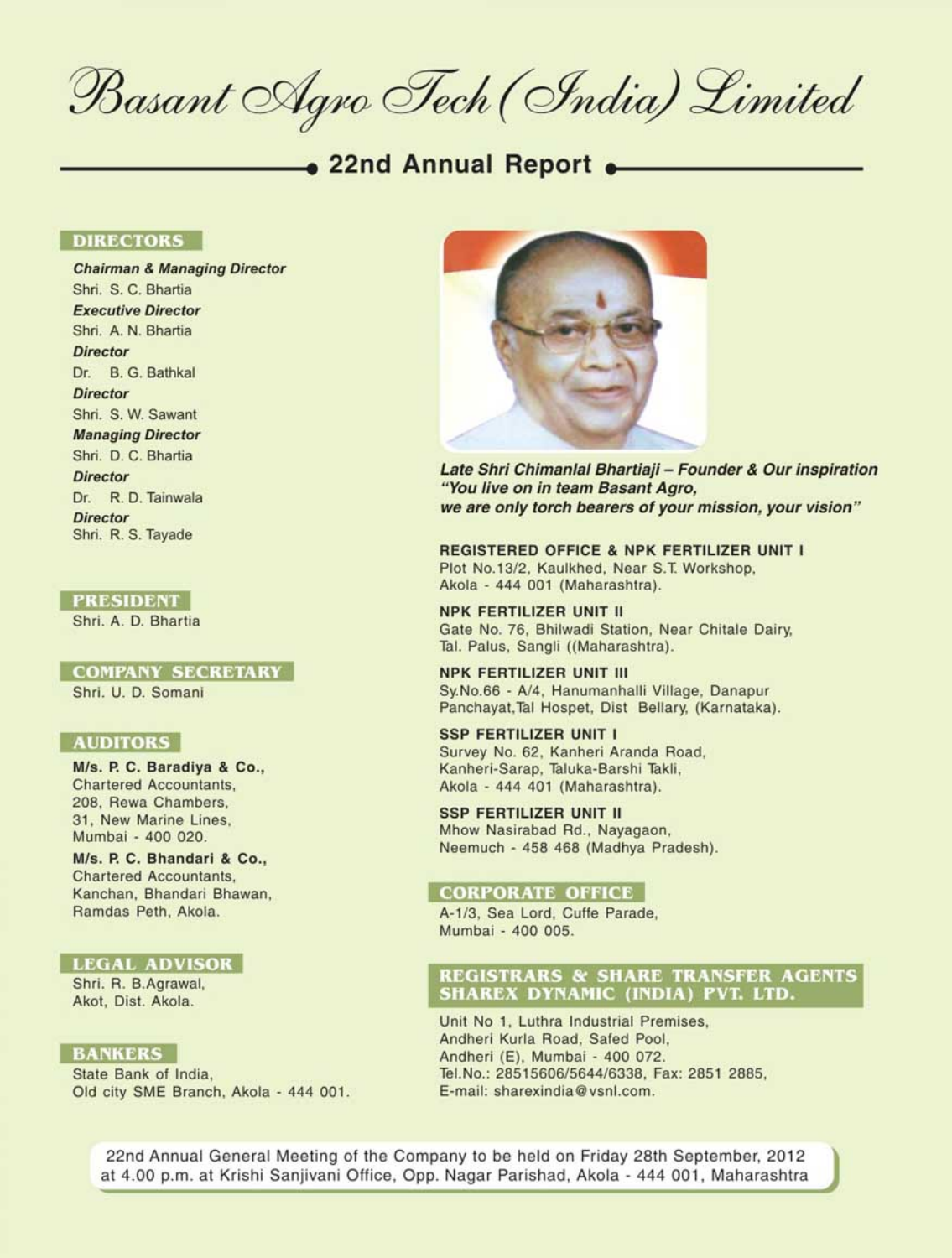# **BASANT AGRO TECH (INDIA) LIMITED**

## **NOTICE**

NOTICE is hereby given that Twenty Second Annual General Meeting of Members of BASANT AGRO TECH (INDIA) LIMITED, will be held at Krishi Sanjivani Office, Opp. Nagar Parishad, Akola - 444001, Maharashtra on Friday, 28th September, 2012, at 4:00 P.M. to transact the following business :

#### **ORDINARY BUSINESS:**

- 1. To consider and adopt the Audited Balance Sheet as at 31st March, 2012 and the Profit and Loss Account of the Company for the year ended as on that date and the Reports of Board of Directors and Auditors thereon.
- 2. To declare Dividend on equity shares.
- 3. To appoint a Director in place of Shri. A. N. Bhartia who retires by rotation and being eligible, offers himself for reappointment.
- 4. To appoint a Director in place of Dr. B. G. Bathkal who retires by rotation and being eligible, offers himself for reappointment.
- 5. To appoint a Director in place of Dr. R. D. Tainwala who retires by rotation and being eligible, offers himself for reappointment.
- 6. To appoint Auditors who shall hold office from the conclusion of this Annual General Meeting until the conclusion of the next Annual General Meeting and to fix their remuneration.

#### **SPECIAL BUSINESS:**

**7. TO CONSIDER AND IF THOUGTH FIT TO PASS WITH OR WITHOUT MODIFICATION(S) THE FOLLOWING RESOLUTION AS SPECIAL RESOLUTION :**

**RESOLVED THAT** pursuant to section 314(1) and all other applicable provisions, if any of the Companies Act, 1956, consent of the Company be and is hereby accorded for increase in the remuneration w.e.f. 1st July, 2011 payable to Shri. Akshay D. Bhartia, President of the Company upto Rs. 150,000/- (Rs. One Lac Fifty Thousand only) per month and upon terms and conditions set forth in the Agreement to be entered into between the Company and Shri. Akshay D. Bhartia"

### **8. TO CONSIDER AND IF THOUGTH FIT TO PASS WITH OR WITHOUT MODIFICATION(S) THE FOLLOWING RESOLUTION AS SPECIAL RESOLUTION :**

**RESOLVED THAT**, Pursuant to Section 314(1) and other applicable provisions if any of the Companies Act, 1956, consent of the Company be and is hereby accorded for the appointment of Shri. Ankush D. Bhartia as Vice-President of the Company w.e.f. 1st June, 2012 at the remuneration of upto Rs.100,000/- (Rs. One Lac only) per month and upon terms and conditions set forth in the Agreement to be entered into between the Company and Shri. Ankush D. Bhartia".

> By Order of the Board of Directors Basant Agro Tech (I) Ltd.

Place : Mumbai **Upendra Somani** Dated : 9th July, 2012 Company Secretary **Registered Office :** Plot No. 13/2, Kaulkhed, Nr. S.T. Workshop, Akola - 444001. Maharashtra.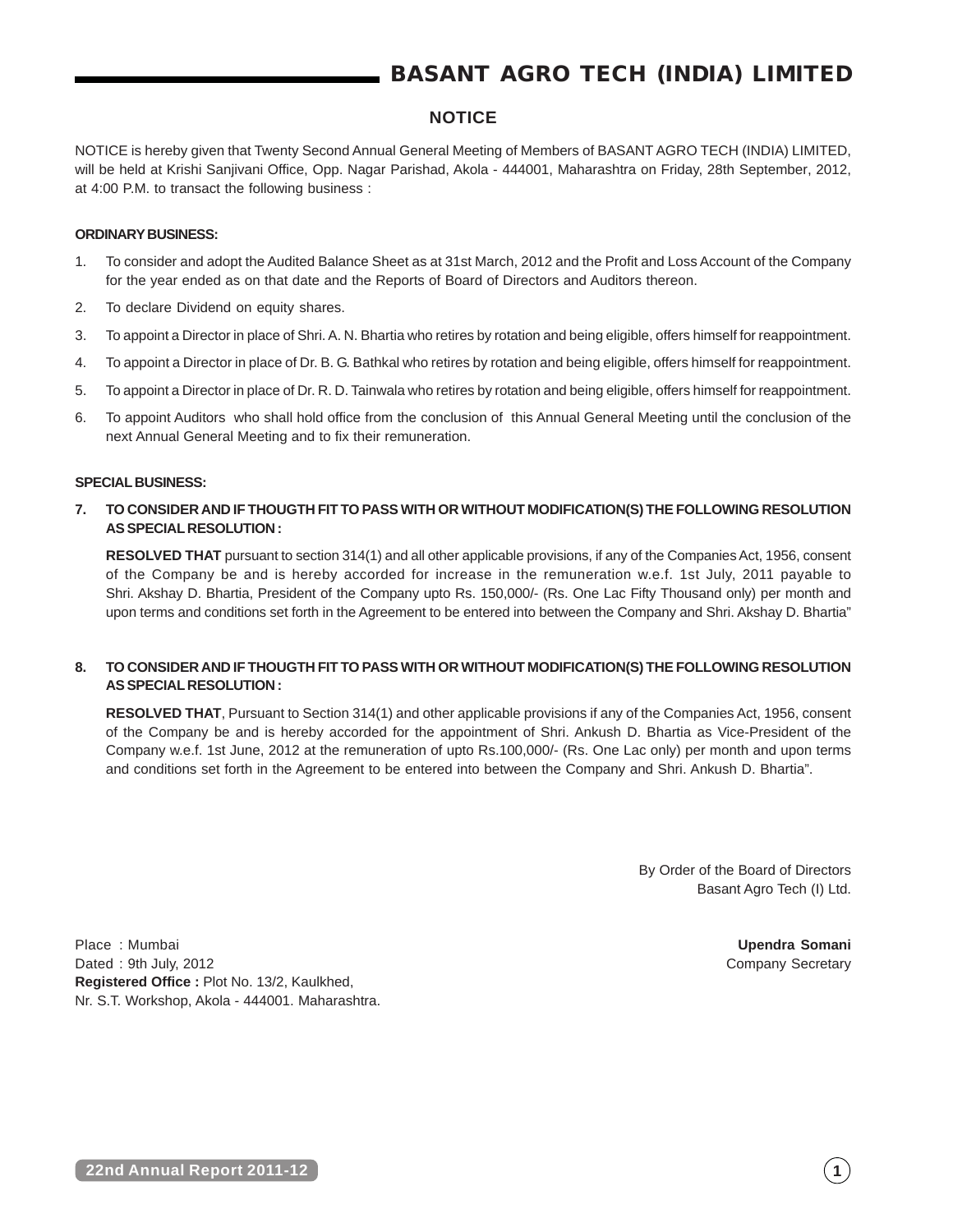#### **NOTES :**

- (a) A MEMBER ENTITLED TO ATTEND AND VOTE AT THE MEETING IS ALSO ENTITLED TO APPOINT A PROXY TO ATTEND AND VOTE INSTEAD OF HIMSELF AND A PROXY NEED NOT BE A MEMBER OF THE COMPANY.
- (b) Proxy form duly completed should be deposited at the Registered Office of the Company not less than forty eight hours before the time fixed for the commencement of Meeting.
- (c) The Register of Members and the Share Transfer Books of the Company will remain closed from Wednesday 26th September, 2012 to Friday 28th September, 2012 (both days inclusive).
- (d) The Dividend if declared, will be paid to those Shareholders whose names stand on the Register of Members on 28th September, 2012.
- (e) Annual Report and AGM Notice is available on the website of the Company at www.basantagro.com.

#### **EXPLANATORY STATEMENTS PURSUANT TO SECTION 173( 2) OF THE COMPANIES ACT 1956.**

#### **Item No. 7:**

Pursuant to the special resolution passed by the shareholders at the Annual General Meeting held on 13th September, 2008, Shri. Akshay Bhartia was appointed as the President of the Company and was paid the Remuneration of Rs. 40,000/- per month. Now, on recommendation of the remuneration committee it was proposed to increase the remuneration payable to Shri. Akshay Bhartia upto Rs. 150,000/- (Rs. One Lac fifty Thousand only) per month w.e.f. 1st July, 2011. Pursuant to provisions of Section 314(1) of the Companies Act, 1956, the approval of shareholders by way of Special Resolution is required for making the payment of the remuneration to the relative of the Directors.

The Board recommends the Resolution at item No.7 of the Notice for the approval of the shareholders.

None of the Directors other than Shri. Shashikant Bhartia, Shri. Deepak Bhartia and Shri. Ashwin Bhartia shall be deemed to be concerned or interested in the said Resolution.

#### **Item No. 8:**

Shri. Ankush D. Bhartia has been appointed as the Vice President of the Company by the Board of Directors w.e.f. 1st June 2012 and on recommendation of the remuneration committee it was proposed to pay the remuneration to Shri. Ankush Bhartia upto Rs.100,000/- per month. Pursuant to provisions of Section 314(1) of the Companies Act, 1956, the approval of shareholders by way of Special Resolution is required for making the payment of the remuneration to the relative of the Directors.

The Board recommends the Resolution at item No.8 of the Notice for the approval of the shareholders.

None of the Directors other than Shri. Shashikant Bhartia, Shri. Deepak Bhartia and Shri. Ashwin Bhartia shall be deemed to be concerned or interested in the said Resolution.

> By Order of the Board of Directors Basant Agro Tech (I) Ltd.

Place : Mumbai **Upendra Somani** Dated : 9th July, 2012 Company Secretary **Registered Office :** Plot No. 13/2, Kaulkhed, Nr. S.T. Workshop, Akola - 444001. Maharashtra.

#### **Important Communication to Members**

The Ministry of Corporate Affairs has taken a "Green Initiative in the Corporate Governance" by allowing paperless compliances by the Companies by allowing the Companies to send the Notices including Annual Reports by e-mail to its members. Accordingly all members who have not registered their e-mail addresses so far, are requested to register their e-mail addresses in respect of electronic holding with the depository through their concerned depository participant. Members who hold shares in physical form are requested to register their email addresses with the Company.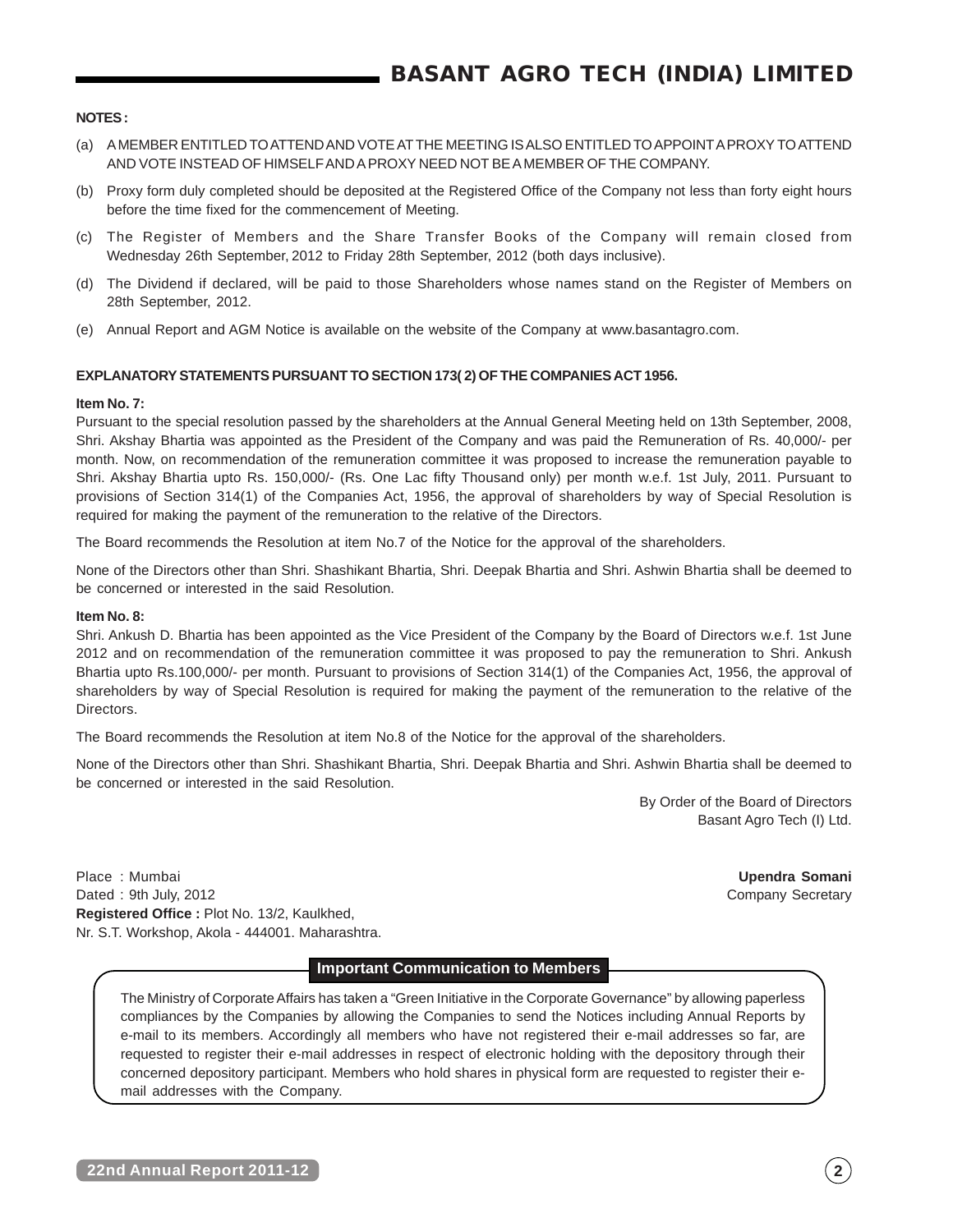## **REPORT OF THE BOARD OF DIRECTORS TO THE SHAREHOLDERS**

Your Directors have pleasure in presenting the 22nd Annual Report together with the audited statement of accounts of the Company for the year ended 31st March, 2012.

|    |                                              |         | (Rs. in Thousands) |
|----|----------------------------------------------|---------|--------------------|
| 1. | <b>FINANCIAL RESULTS:</b>                    | 2011-12 | 2010-11            |
|    | Revenue from operations                      | 2764531 | 1687144            |
|    | Profit before interest, depreciation and tax | 244697  | 163742             |
|    | Less: Financial expenses                     | 83129   | 63268              |
|    | Less: Depreciation                           | 43929   | 29534              |
|    | <b>Profit before tax</b>                     | 117639  | 70940              |
|    | Provision for taxation                       | 15000   | 8700               |
|    | Provision for deferred tax                   | 26818   | 1480               |
|    | Profit after tax                             | 75821   | 60760              |
|    | Provision for taxation of earlier years      | 966     | (1637)             |
|    | Surplus brought forward from previous year   | 255575  | 206778             |
|    | Amount available for appropriations          | 332362  | 265901             |
|    | <b>Appropriations:</b>                       |         |                    |
|    | Proposed dividend<br>(a)                     | 7250    | 5854               |
|    | Corporate dividend tax<br>(b)                | 1176    | 972                |
|    | Transferred to general reserve<br>(c)        | 3500    | 3500               |
|    | Surplus carried to Balance Sheet             | 320436  | 255575             |
|    |                                              |         |                    |

### **2. DIVIDEND :**

The Board of Directors are pleased to recommend the Dividend of Rs. 0.08 per share (8%) for the year 2011-12 on expanded share capital, subject to the approval of the shareholders at the Annual General Meeting (Previous year 7%) which shall absorb Rs. 72.50 lacs (Previous year Rs. 58.54 lacs)

#### **3. OPERATING RESULTS AND PROFITS :**

FY 2011-12 was the land mark year for the Company with the Company achieving new milestone by registering the robust growth in the sales turnover as well as profitability. The Revenue from operations has jumped by 63.85% and achieved new height of Rs. 276.45 Crores whereas Profit before tax has increased from Rs. 709.40 lacs to Rs. 1176.39 lacs the jump by over 65%. During the FY 2011-12, your Company has achieved the ever highest Fertilizer production of 2.27 lacs MT overtaking the previous record production of 1.84 Lacs MTs. The sale of Fertilizer for the FY 2011-12 was 2.49 Lacs MT as compared to 1.71 Lacs MTs during the FY 2010-11 thus registering 45% growth. Strong volume growth,operational efficiencies and improved price realisation were the key factors behind the record performance of the company.

The operational performance of the seeds division of the Company has significantly improved compared to previous year showing a positive financial growth. The year's sales turnover of seeds division was Rs. 61.15 Crores registering a growth rate of 30%.The accomplished financial growth sustains the Company's business and help attaining market leadership in seed and agribusiness. The R&D focus centers round combined use of conventional breeding and biotechnology to advance the yield frontier and stabilize it through incorporation of genetic modifications.The on-field demonstration and kisan melas helped in increasing the awareness amongst the farmers about the new advanced methods of the cultivation alongwith the use of the hybrid seeds for increasing the productivity of the land.

The Construction of new SSP fertilisers plant at Jalgaon in Maharashtra with installed capacity of 1,00,000 TPA is in the final stages of Completion.With the commencement of production from that plant during FY 2012-13 the market share of the Company in SSP fertilisers in Maharashtra will imporve further and largely the farming community of the state will be benefited.

The Company is leveraging its operational efficiencies and experience in fertilizer industry by achieving sustainable growth and consolidate its market share in long run.

## **4. DIRECTORS :**

Shri A.N. Bhartia, Dr B.G.Bathkal and Dr. R.D. Tainwala retire by rotation and being eligible offer themselves for reappointment at the ensuing Annual General Meeting.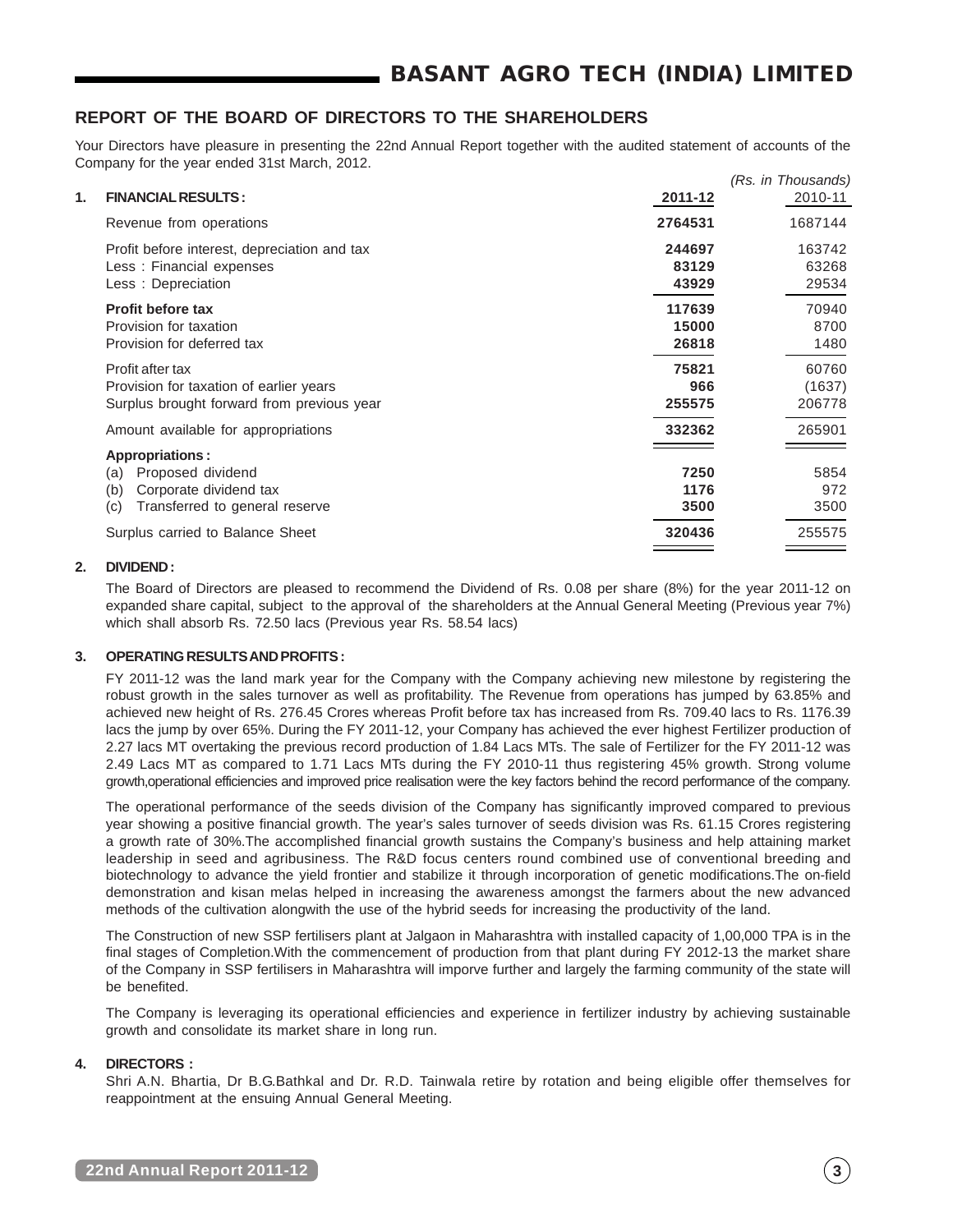## **5. CONVERSION OF THE WARRANTS INTO EQUITY SHARES WHICH WERE ALLOTTED TO PROMOTERS :**

70,00,000 equity shares were allotted during the year to the promoters of the Company on conversion of the warrants allotted to them on preferential basis.

### **6. AUDITORS :**

M/s. P. C. Baradiya & Co., Chartered Accountants, Mumbai and M/s. P. C. Bhandari & Co., Chartered Accountants, Akola, the joint statutory auditors of the company hold office until the conclusion of the ensuing Annual General Meeting and are eligible for reappointment. They have furnished certificate to the effect that their appointment as statutory auditors if made, would be within prescribed limits under Section 224(1) of the Companies Act,1956.

#### **7. AUDITORS' REPORT :**

The observations of the auditors in their report, read with notes annexed to the accounts are self explanatory, which does not contain any reservation, qualification or adverse remarks and therefore do not call for any further clarification.

#### **8. PUBLIC DEPOSIT :**

As on 31st March, 2012 the company has neither accepted nor invited any public fixed deposits. No amount of principal or Interest was outstanding as on 31st March, 2012.

### **9. DIRECTORS' RESPONSIBILITY STATEMENT :**

Pursuant to the requirement under Section 217 (2AA) of the Companies Act, 1956, with respect to Directors' Responsibility Statement, it is hereby confirmed :

- i. That in the preparation of the accounts for the financial year ended 31st March, 2012, the applicable accounting standards have been followed alongwith proper explanation relating to material departures,
- ii. That the directors have selected such accounting policies and applied them consistently and made judgments and estimates that were reasonable and prudent so as to give a true and fair view of the state of affairs of the company at the end of the financial year and of the profit of the company for the year under review,
- iii. That the directors have taken proper and sufficient care for the maintenance of adequate accounting records in accordance with the provisions of the Companies Act, 1956, for safeguarding the assets of the company and for preventing and detecting fraud and other irregularities,
- iv. That the directors have prepared the annual accounts for the financial year ended 31st March, 2012 on a going concern basis.

#### **10. CORPORATE GOVERNANCE :**

Pursuant to Clause 49 of the Listing Agreement with the Bombay Stock Exchange Ltd a separate section titled "Report on Corporate Governance" is being published as a part of this Annual Report.

#### **11. MANAGEMENT DISCUSSION AND ANALYSIS REPORT:**

The Management Discussion & Analysis Report has been separately furnished in Annual Report and forms part of it.

### **12. INDUSTRIAL RELATIONS :**

Relations between the Employees and the Management continued to be cordial.

#### **13. PARTICULARS OF EMPLOYEES UNDER SECTION 217(2A) OF THE COMPANIES ACT 1956 :**

There were no employees whose remuneration was in excess of the limits prescribed under Section 217 (2A) of the Companies Act, 1956 read with Companies (Particulars of Employees) Rules 1975.

### **14. PARTICULARS OF CONSERVATION OF ENERGY, TECHNOLOGY ABSORPTION AND FOREIGN EXCHANGE EARNINGS & OUTGO :**

Information pursuant to Section 217 (1) (e) of the Companies Act, 1956 read with Companies (Disclosure of Particulars in Report of Board of Directors) Rules 1988 are set out in the annexure forming part of this Report.

### **15. ACKNOWLEDGEMENTS :**

Your Directors place on records their gratitude to the Shareholders, Financial Institutions and Company's Bankers for the assistance and co-operation given during the year under review. The Company wishes to place on record their sincere thanks for the devoted services of the staff and workers of the Company in ensuring an excellent all round operational performance.

For and on behalf of the Board

Place : Mumbai **SHASHIKANT C. BHARTIA** Date : 30th May, 2012 CHAIRMAN & MANAGING DIRECTOR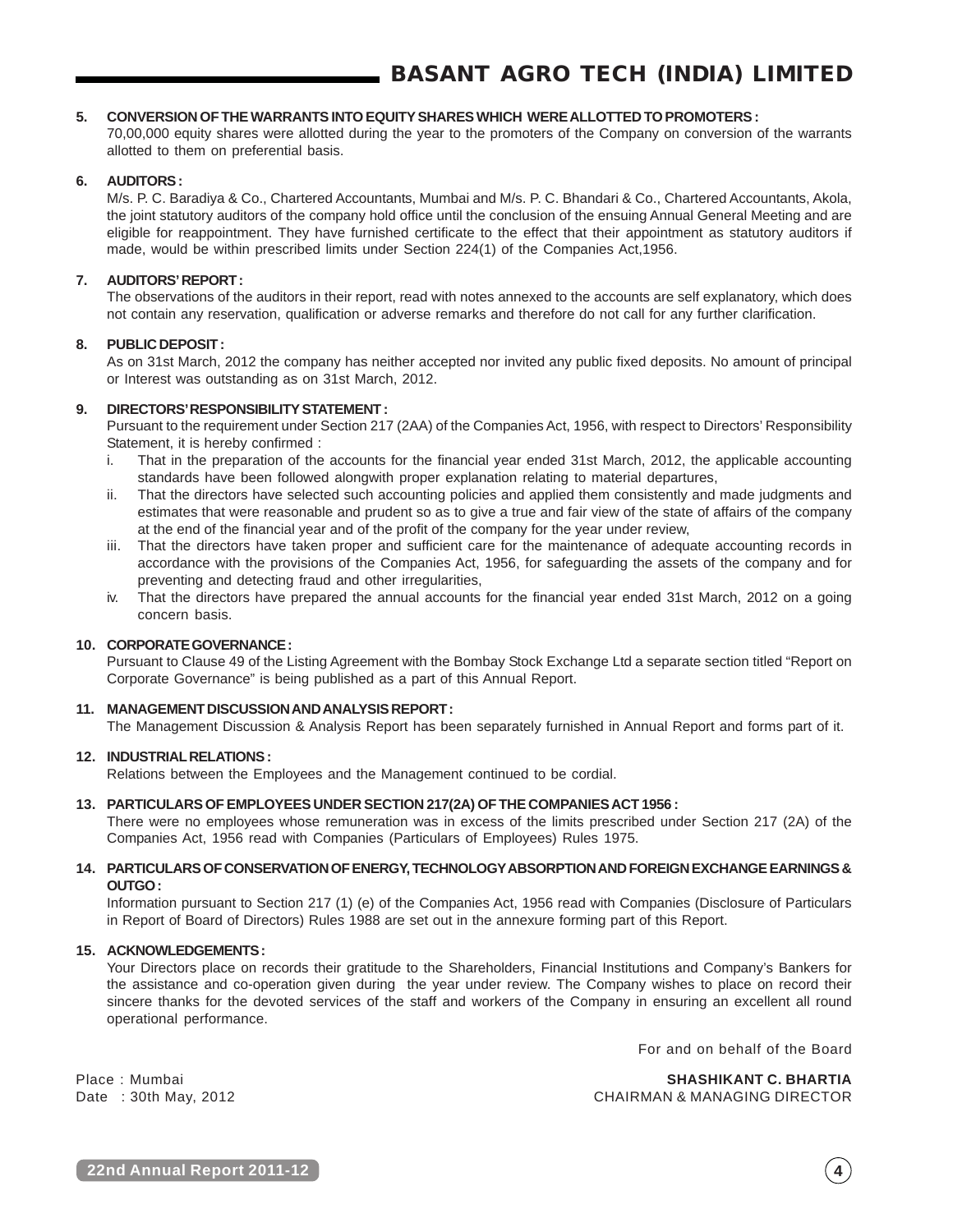### **ANNEXURE TO THE DIRECTORS' REPORT**

Particulars required under Section 217 (1) (e) of the Companies Act,1956 read with Companies (Disclosure of Particulars in the Report of the Board of Directors) Rules, 1988 and forming part of the Directors' Report for the year ended 31st March, 2012.

## **A. CONSERVATION OF ENERGY :**

As in the past, the company continues its efforts to improve method of energy conservation and utilisation.

**FORM 'A'**

#### **FORM FOR DISCLOSURE OF PARTICULARS WITH RESPECT TO CONSERVATION OF ENERGY**

Although the Companys' operations are not energy intensive, efforts were made to ensure optimum consumption of fuel and electricity at all the plants of the Company. Installation of energy efficient appliances, energy audits & corrective measures and training programs for employees helped us in keeping the energy and fuel cost under control.

|    |                                                   | 2011-12    | 2010-11  |
|----|---------------------------------------------------|------------|----------|
| А. | <b>POWER &amp; FUEL CONSUMPTION</b>               |            |          |
|    | 1.<br>Electricity                                 |            |          |
|    | a) Purchased from Electricity Board (No of Units) | 4521449    | 3437696  |
|    | Total Amount (Rs.)                                | 29334466   | 20451237 |
|    | Rate / Unit (Rs.)                                 | 6.49       | 5.95     |
|    | b) Own Generation                                 | <b>Nil</b> | Nil      |
|    | 2.<br>Briquettes (Kgs)                            | 4111298    | 3203765  |
|    | Total Amount (Rs.)                                | 17827608   | 12272178 |
|    | Average Rate per Kg (Rs.)                         | 4.34       | 3.83     |
| В. | <b>CONSUMPTION PER UNIT OF PRODUCTION (MT)</b>    |            |          |
|    | <b>NPK Granulated Mixture Fertilizer</b>          |            |          |
|    | Electricity (No. of Units)                        | 8.99       | 8.92     |
|    | Briquettes (in Kgs)                               | 23.95      | 23.84    |
|    | <b>SSP Fertilizer</b>                             |            |          |
|    | Electricity (No. of Units)                        | 17.11      | 17.05    |
|    | G.S.S.P. Fertilizer                               |            |          |
|    | Electricity (No. of Units)                        | 12.75      | 12.98    |
|    | Briquettes (in Kgs)                               | 24.16      | 24.10    |

## **FORM 'B'**

#### **A. ABSORPTION OF TECHNOLOGY : —** Not Applicable —

#### **B. RESEARCH AND DEVELOPMENT (R & D) :**

Specific areas in which R & D carried out by the Company :

The engineering expertise of the Company focuses on quality improvement and cost reduction of fertilisers by way of energy conservation, environment protection, safety of workers thereby ensuring optimisation of plant operations. The Company's R & D work mainly concentrates on Development of new high yielding varieties of seeds. Use of Bio technology in research on seeds has been extensively used to enhance the speed and precision of plant breeding.

ii. Benefits derived as a result of above R & D :

Improvement achieved in areas of production performance,effluent treatment ,environment protection,better working conditions,improvement in competitiveness and workers safety helped in uninterrupted production. Development of hybrid seeds considering the scientific technological advances, locational adaptability, soil and climatic conditions as well as giving high yield per acre.

iii. Future plans of action:

The Company plans to continue its efforts on inhouse R & D to improve cost efficiency & achieving Competitive edge. Research on seeds has the focus on to develop the Hybrid seeds having water use efficiency trait, insect tolerant trait and herbicide tolerant trait by using bio technology. It intends to develop technology capabilities to enhance technical services and customer value.

iv. Expenditure of R & D : Rs. 46.08 lacs (Previous year Rs. 32.47 lacs)

**C. FOREIGN EXCHANGE EARNINGS AND OUTGO :** (Rs. in Thousands)

|                                              | 2011-12    | 2010-11    |
|----------------------------------------------|------------|------------|
| Total Foreign Exchange used: (Raw materials) | 266250     | 100762     |
| Total Foreign Exchange Earned:               | <b>NIL</b> | <b>NIL</b> |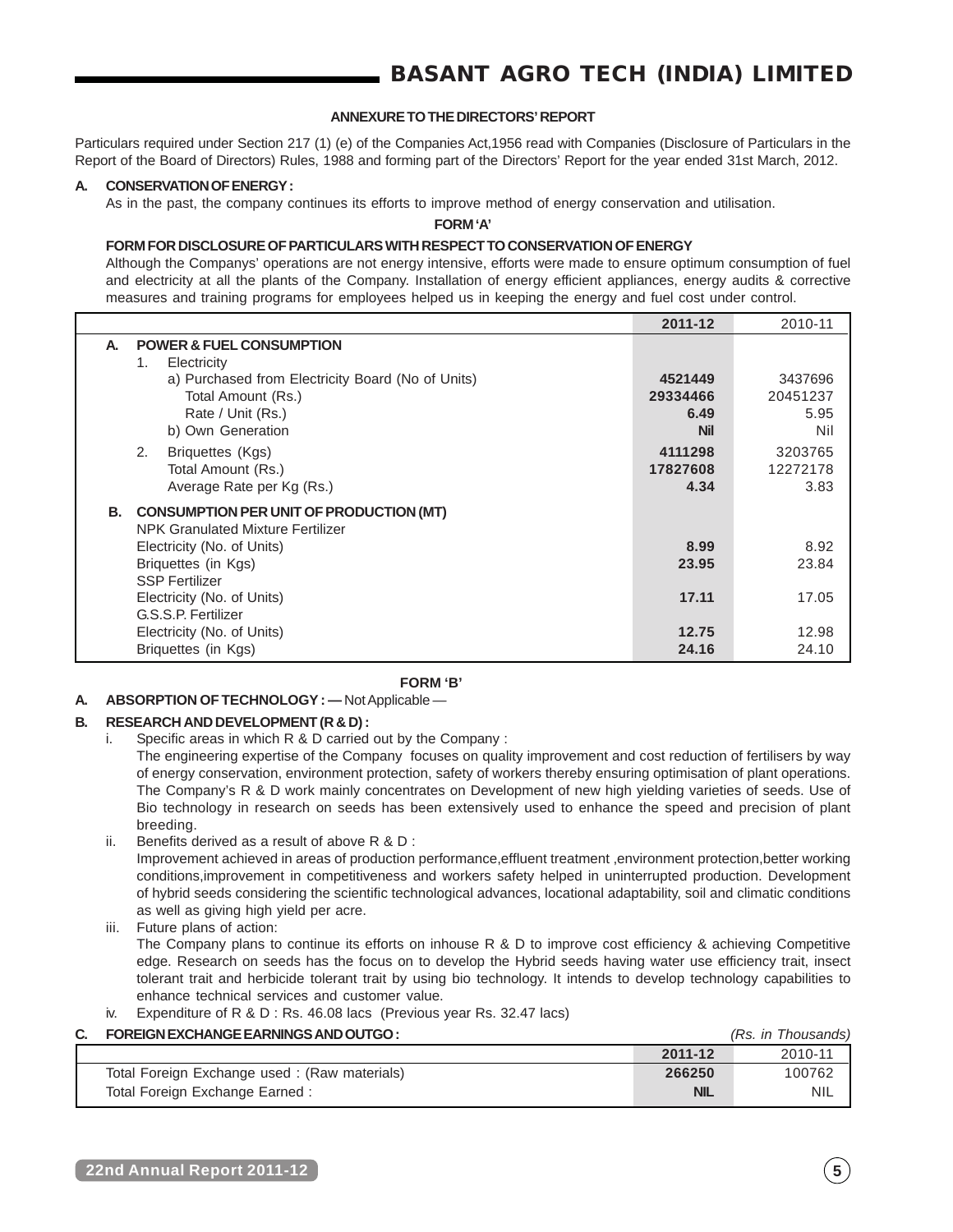## **MANAGEMENT DISCUSSION AND ANALYSIS REPORT**

#### **1. Organisation profile :**

Basant Agro Tech (I) Ltd ( BATL) is one of India's leading manufacturer of various farm inputs comprising of NPK mixture granulated fertilisers, phosphatic fertilizers as well as various hybrid seeds.The production facilities are located in the states of Maharashtra, Karnataka and Madhya Pradesh. The Company is also engaged in Wind Turbine Power Generation.

#### **2. Operations review :**

- The Financial statement of your Company as Contained in the Annual report has following highlights :
- Revenue from operations increased by 63.85% to Rs. 27645.31 lacs.
- The Profit before tax has gone up by 65.83% to Rs. 1176.39 lacs.
- Production of fertilizers has increased by 23.37% to 227517 TPA.
- Sales of fertilisers has increased by 45.03% to 248465 TPA.

#### **3. Business over view :**

The Global economy a year after recession witnessed lower economic growth resulting mainly from the Euro Zone debt crisis and high oil prices. Rising unrest in some of the middle east countries resulted into unprecedented levels of crude oil price volatility. The European economies has stagnated whereas the US has witnessed a downgrade in its credit rating forced RBI to tighten liquidity to control the rising inflation. India is one among the few countries in the world where the seed sector is well positioned with the potential to become global seed production hub, if nurtured carefully. With the food crisis looming large world over, it is evident that the future rests with countries wielding grain power and those in agri business realize quality seed is the key to such empowerment.Thrust on increasing area under irrigation, favorable terms of trade to farmers, better and cheaper access to credit, more investment in agriculture, use of latest technology including the use of new and specialty fertilizers for application based on soil report would certainly help in giving momentum to the agricultural growth. The pressing need is for quality seed of varieties and hybrids that are not only high yielding but resilient to less input- water, fertilizers etc. Thus food security is interwoven with the seed security. Fertiliser Industry, Plant Nutrients and Plant Protection solutions have consistently played a significant role in the development of the agricultural sector. In India, increase in the per hectare consumption of fertilizers in nutrient terms as well as improvement in seeds replacement ratio over the years are the positive signs for the growth in Agricultural output.There have been major policy initiatives from Government for the growth of the fertilizer sector.Under the nutrient-based subsidy scheme for Fertilisers the rate of subsidy has been determined considering the nutrients contents in fertilizers as well as the international prices, local demand and soil requirements. Whereas Maximum retail prices (MRPs) of the decontrolled fertilizers have been kept open and companies are free to announce their MRPs.This brings the greater stability and reliability to the fertilizer subsidy policy which helped a the Indian fertiliser industry to grow and increase the production of fertilisers.

#### **4. Current and future outlook :**

Various measures like improving the productivity of land and crop improvement have been used to make adequate food available. Biotechnology can play a major role in bridging the supply-demand gap in food by raising input efficiencies. India's Seed Program has a strong seed production base in terms of diverse and ideal agro-climates spread through out the country for producing high quality seeds of several tropical, temperate and sub-tropical plant varieties in enough quantities at competitive prices. The Indian Seed Program is now occupying a pivotal place in Indian agriculture and is well poised for continued growth in the years to come. The Company is continuously and gradually expanding all its activities especially in terms of its product range, volume and value of seed handled, level of seed distribution and have developed adequate level of specialization and competence in handling and managing various segments of seed improvement on scientifically sound and commercially viable terms. With the food crisis looming large world over, it is evident that the future rests with countries wielding grain power and those in agri business realize quality seed is the key to such empowerment. The pressing need is for quality seed of varieties and hybrids that are not only high yielding but resilient to less input- water, fertilizers etc. Strong R & D, with established brand and well-entrenched distribution system are the key factors for the success of the company. Due to soil nutrient depletion the need for Balanced fertilisation has gained importance. The NBS regime is expected to promote balanced fertilization and consequently increase agriculture productivity in the country through higher usage of secondary and micro nutrients. The finance minister in the budget speech has categorically mentioned that SSP fertiliser should be promoted. Your Company remains committed to growth in the agribusiness. Its emerging business environment clearly identifies growth potentials at each level of the agri-value chain where value can be maximised from farm nutrient inputs. This will also help considerably to enhance soil and crop productivity and improve overall soil health and farm yield.The growth of SSP division indicates positive signs for better yield in oil seed crops as well cereals like soyabean. We strongly believe in using the advanced technology in research units of the Company, providing better hybrid seeds and implementing efficient agronomic practices in order to have sustainable agricultural growth. Our efforts are focused towards launching technologically superior seeds with less disease vulnerability, hardiness in case of rainfall variations. Crop protections and crop solutions are some of the issues that has been taken care of by adopting bio technology in the R & D activities.

#### **5. Opportunities and threats :**

With the growing population there is need to increase the crop productivity and there is immense pressure for increasing the farm land under cultivation thereby reducing the size of the protected forests and affecting the Bio-diversity. By using the high yielding biotech seeds and modern agricultural technologies, the encroachment on forest land can be avoided and indirectly save our Bio-diversity. With the introduction of NBS the production of fertilisers has increased during the year and will have positive impact on employment generation and encouragement to indigenous industry resulting in less import which means less foreign exchange outflow. Indirectly the Government's overall subsidy bill will be reduced as subsidy bill on DAP was much higher due to its high cost of manufacture and import. The inflation on account of rising crude prices as well food grains remain the major concern for the fertiliser Industry. The rising inflation forced Reserved Bank of India to go for monetary tightening resulted in increase in the interest rates by the Banks. The demand for agri inputs may be affected due to the erratic monsoon. The key risks associated with the business of the Company, its likely impact and the mitigation mechanism evolved are reviewed by the management periodically. The assets of the Company including its plant and machineries, inventory of raw material as well as finished goods are adequately insured against the loss by fire and allied perils.

#### **6. Internal control system :**

The Company has adequate internal controls consistent with size and nature of its business which provides safety to its assets and ensure reliability of financial transactions with adequate checks, compliances with applicable company policies, various statutes, accounting policies and approval procedures. These systems are regularly reviewed and improved by the management. The Company's Budgetary Control System monitors the revenue and expenditures against the approved budget on continuous basis. Deviations and key audit observations alongwith recommendations of the Internal and external auditors and their implementations are reviewed by the Audit Committee periodically.

#### **7. Health & safety Management system :**

Health & safety Management system in the Company aims to reduce, eliminate or control workplace hazards and associated risks of accidents or injuries to the workers. Your Company is committed to ensure healthy and safe working environment for all concerned and to make continual improvement in its health and safety performance. We provide sufficient information, instructions, training and supervision to enable all workers to identify, minimise and manage hazards and contribute positively to safety at works.

#### **8. Cautionary statement :**

The statement in the Management Discussion and Analysis describing the Company's future plans, projections, estimates, expectations may be forward looking statements within the meaning of applicable laws and regulations. Actual results could however differ materially from those expressed or implied in this statement may be due to economic conditions affecting demand and supply, monsoon condition, change in Government regulations etc.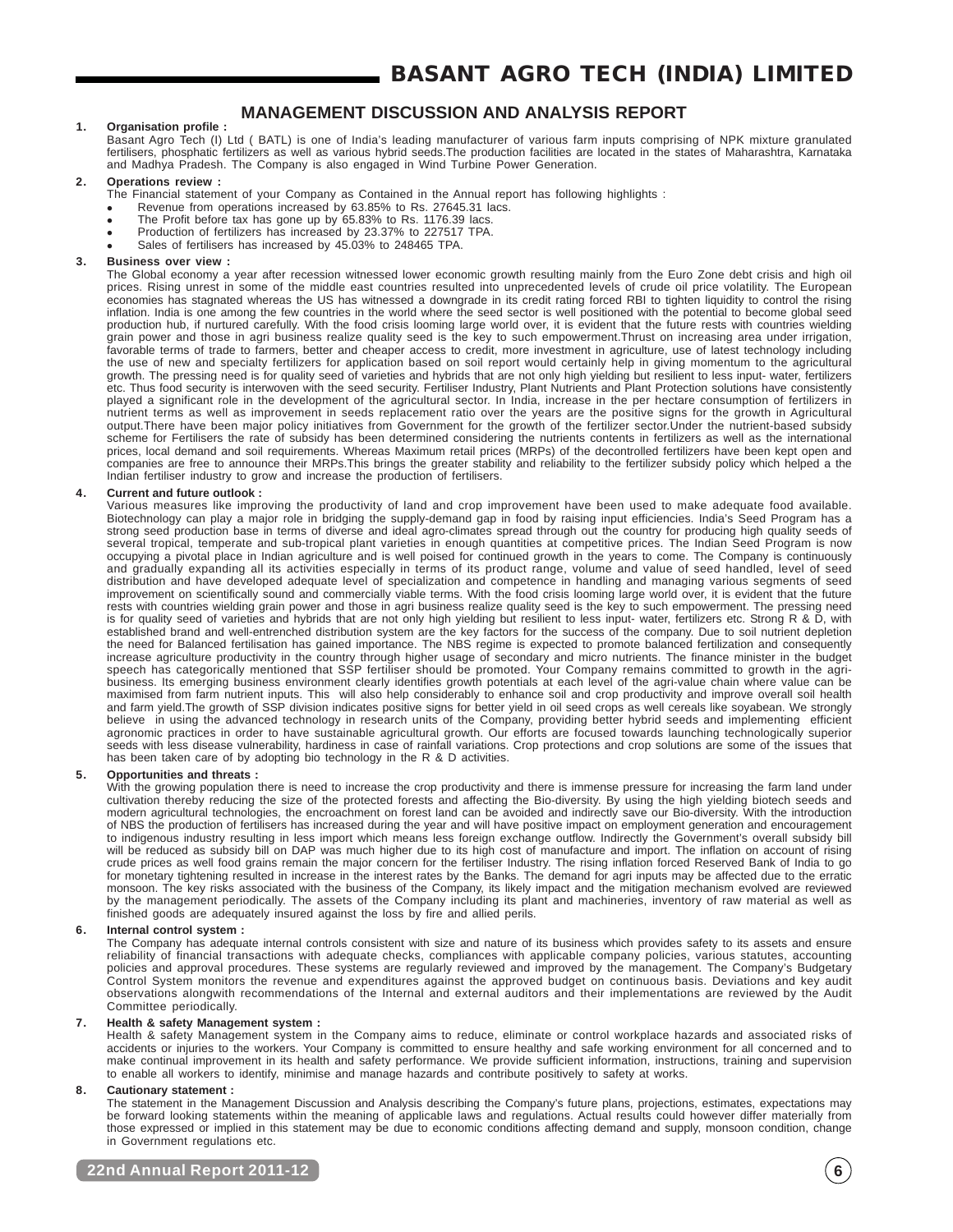## **REPORT ON CORPORATE GOVERNANCE**

#### **Introduction**

The Company is committed to good corporate governance practices and has been consistently improving transparency, fairness, disclosures and accountability to all its stakeholders. The effective and transparent corporate governance guarantees that the affairs of the Company are being managed in a responsible manner focused on value creation. This report sets out to define the governance practices followed by the Company in compliances with Clause 49 of the listing agreement.

#### **1. Board of Directors :**

The constitution of the Board has been made in a manner, which results in an appropriate combination of executive, non executive and independent directors to ensure proper governance and management and is in conformity with Clause 49 of the listing agreement. The Composition and category of Directors alongwith record of attendance at meetings is as under:

| <b>Name</b><br>Category |                           | <b>Designation</b>           | No. of outside<br>directorship | No. of meetings<br>attended |            |
|-------------------------|---------------------------|------------------------------|--------------------------------|-----------------------------|------------|
|                         |                           |                              | in public Itd cos              | <b>Board</b>                | <b>AGM</b> |
| Shri, D. C. Bhartia     | <b>Executive Director</b> | <b>Managing Director</b>     | Nil                            | 10                          |            |
| Shri, S. C. Bhartia     | <b>Executive Director</b> | Chairman & Managing Director | Nil                            | 10                          |            |
| Shri, S. W. Sawant      | Independent Director      | <b>Director</b>              | Nil                            | 6                           |            |
| Dr. B. G. Bathkal       | Independent Director      | <b>Director</b>              | Nil                            | 6                           |            |
| Dr. R. S. Tainwala      | Independent Director      | Director                     |                                | 6                           |            |
| Shri. R.S. Tayade       | Independent Director      | <b>Director</b>              | Nil                            | 10                          |            |
| Shri, A. N. Bhartia     | <b>Executive Director</b> | <b>Executive Director</b>    | Nil                            | 10                          |            |

These are no pecuniary relationships or transactions of the Independent (non executive) directors vis-a-vis the company.

**In Compliance with Clause 49 IV (G) of the listing agreement brief details of the Directors proposed to be re appointed are given herebelow :**

**(i) Shri. A. N. Bhartia :** He is B com and was appointed as the Director of the Company on 28.01.2008. Earlier to his appointment as Director he was President of the Company for over 7 years. He was instrumental in Errection of SSP fertilizer plant. He is incharge of production activities of all fertilizers units and also actively involved in expansion activities. He was instrumental in the acquisition of fertilizer Plants undertaken by the Company.

**(ii) Dr. Ramesh Tainwala :** He is MBA and PhD and was appointed as the Independent Director of the Company on 22.12.2005. He is having wide experience of over 28 years in handling international Business. He is the Head of International Marketing of Samsonite group. With his experience the company will be benefited in the light of its plans of strategic acquisitions and also pursuing new growth opportunities.

**(iii) Dr. B.G. Bathkal** : He is PhD in Agricultural science and is the Retd. vice chancellor of Dr. Punjabrao Deshmukh Krishi University.He was appointed as Independent Director of the Company on 22.11.1996. With his expert knowledge of Agri Inputs as well as Research & Development of various hybrid seeds, the Company could develop various new high yielding varieties of seeds especially cotton, sweet corn, jawar etc. The research activities are being carried out in R&D Laboratory of the Company under his supervision and guidance. He is also having wide experience in various fields like accounts, administration and marketing of seeds and fertilizers.

#### **2. Audit Committee :**

Audit Committee of the Company comprises of three independent Non-executive Directors. The role of the committee is in conformity with the requirement of Section 292A of the Companies Act and Clause 49 of the listing agreement entered with the Stock Exchange. The scope of the Committee has been reviewed periodically to make it more effective in its functioning especially internal control system. The General Manager (accounts & finance), the representatives of Internal and statutory auditors as well as Cost auditors are permanent invitees of the Audit Committee. The term of reference of the Audit Committee include:

- (a) Overview the company's financial reporting process and review of financial statements to ensure that the financial statements are correct, sufficient and credible and are in compliance with the accounting standards and policies.
- (b) Recommending to the Board the appointment and removal of statutory auditor including cost auditor & fixation of audit fees.
- (c) Reviewing with management the periodical and annual financial statements, before submission to the Board.
- (d) Reviewing with the management, external auditors & internal auditors, the adequacy of internal audit control system.
- (e) Reviewing scope and adequacy of external and internal audit functions.
- (f) Discussing with internal auditors significant finding regarding any irregularity or failure of internal control system.
- (g) Discussion with the auditors periodically about internal control system, the scope of audit including the observation of the auditors and review all financial statements before submission to the Board and also ensure compliance of intrernal control system.
- (h) Reviewing the Company's risk management policies and functioning of the Whistle Blower Mechanism.

| <b>Audit Committee</b>                         | Number of meetings held<br>during the year 2011-12 | <b>Number of meetings attended</b><br>during the year 2011-12 |
|------------------------------------------------|----------------------------------------------------|---------------------------------------------------------------|
| B. G. Bathkal - Chairman of Committee  <br>Dr. |                                                    |                                                               |
| Shri, S. W. Sawant - Independent Director      |                                                    |                                                               |
| Shri, R. S. Tavade - Independent Director      |                                                    |                                                               |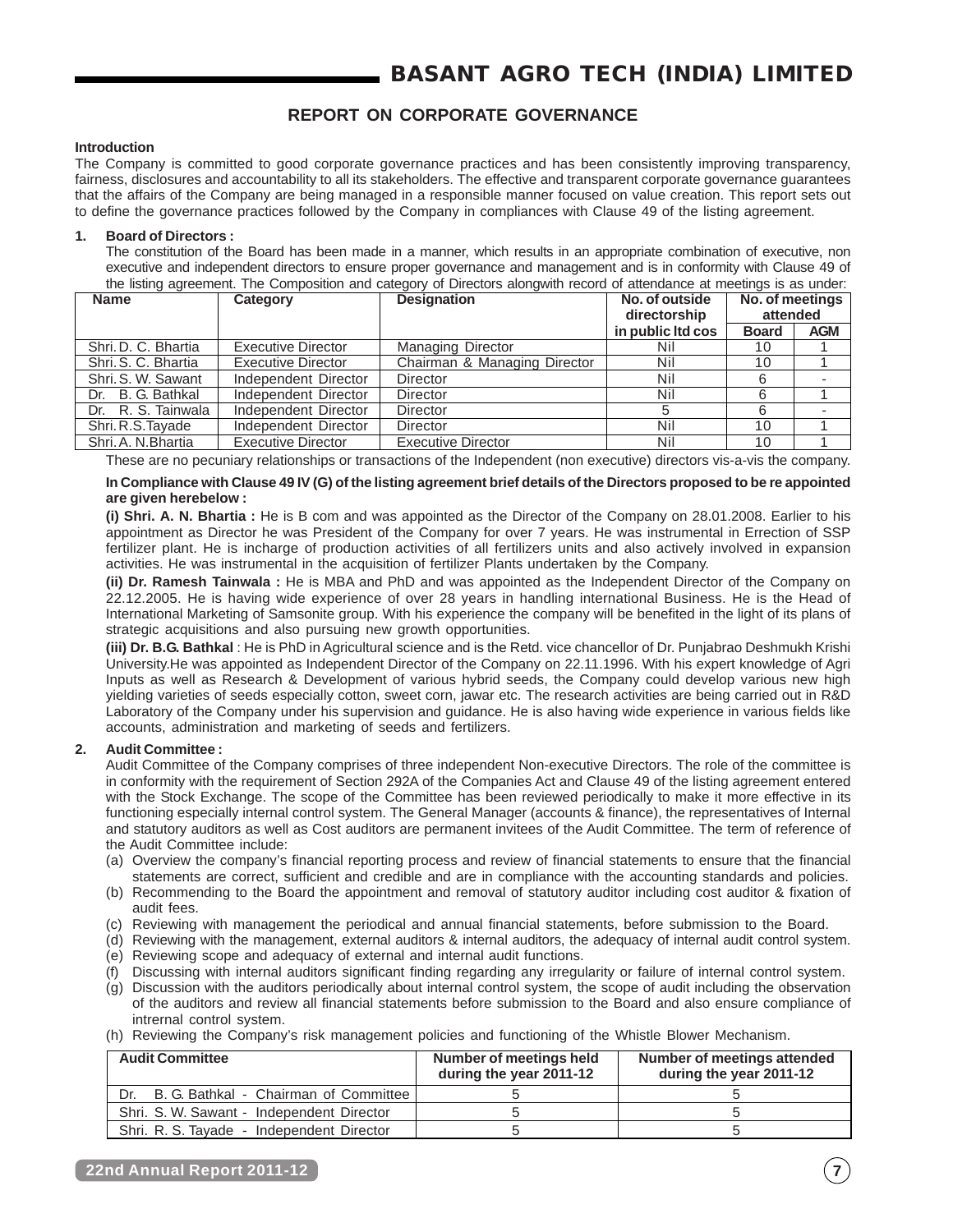#### **3. Shareholders' / Investors' Grievance committee :**

To look into redressal of grievances of shareholders and investors like transfer of shares,non receipt of dividend etc. and improve the efficiency of investor's services and also to review the performance of Registrar and share transfer agent.

| Shareholders'/Investors'<br><b>Grievance Committee</b> | Number of meetings held<br>during the year 2011-12 | Number of meetings attended<br>during the year 2011-12 |
|--------------------------------------------------------|----------------------------------------------------|--------------------------------------------------------|
| Shri. R. S. Tayade - Chairman of Committee             |                                                    |                                                        |
| Shri, S. W. Sawant - Independent Director              |                                                    |                                                        |
| Dr. B. G. Bathkal - Independent Director               |                                                    |                                                        |

During the year ended 31st March 2012 only five complaints were received and redressed and there was no complaint unreplied. The email exclusively for Investor's Grievances redressal is "basantagro\_investorgrievance@hotmail.com"

#### **4. Remuneration committee :**

Remuneration committee has been constituted pursuant to Clause 49 of the listing agreement to review and recommend to the Board about the appointment and fixing of the remuneration of Directors and key managerial personnel.

| <b>Remuneration Committee</b>               | Number of meetings held<br>during the year 2011-12 | Number of meetings attended<br>during the year 2011-12 |
|---------------------------------------------|----------------------------------------------------|--------------------------------------------------------|
| Shri, S. W. Sawant - Chairman of Committee  |                                                    |                                                        |
| B. G. Bathkal - Independent Director<br>Dr. |                                                    |                                                        |
| Shri, R. S. Tavade - Independent Director   |                                                    |                                                        |

#### **5. Remuneration of Directors :**

| <b>Name of Directors</b> | <b>Salary</b> | <b>Sitting Fees</b> | <b>Total</b> |
|--------------------------|---------------|---------------------|--------------|
|                          | (Rs.)         | (Rs.)               | (Rs.)        |
| Shri, D. C. Bhartia      | 1600000       |                     | 1600000      |
| Shri, S.C. Bhartia       | 1600000       |                     | 1600000      |
| Shri, A.N. Bhartia       | 1040000       |                     | 1040000      |
| Shri, S.W. Sawant        |               | 3000                | 3000         |
| B. G. Bathkal<br>Dr.     |               | 3000                | 3000         |
| R. D. Tainwala<br>Dr.    |               | 3000                | 3000         |
| Shri. R. S. Tayade       |               | 5000                | 5000         |

The Remuneration paid to the Executive Directors is within the limits as per the Companies Act, 1956 and as per the resolution passed by the shareholders at the Annual General Meeting held on 13.09.2008. No director has been paid any commission and perquisites other than referred above.

#### **6. Annual General Meetings :**

The details of Annual General Meetings held in last 3 years and No. of Special Resolutions passed are as under :

| <b>AGM</b> | Date       | Time      | <b>Venue</b>                                                               | <b>No.of Special Resolutions</b> |
|------------|------------|-----------|----------------------------------------------------------------------------|----------------------------------|
| 21st AGM   | 30.09.2011 | 4.00 PM L | Krishi Sanjivani office, Opp. Nagar Parishad, Akola                        | Nil                              |
| 20th AGM   |            |           | 28.08.2010   4.00 PM   Krishi Sanjivani office, Opp. Nagar Parishad, Akola |                                  |
| 19th AGM   |            |           | 26.09.2009   4.00 PM   Krishi Sanjivani office, Opp. Nagar Parishad, Akola | Nil                              |

No resolutions were passed through postal ballots in last 3 years

The shareholders had passed by way of postal ballots the Resolutions for (i) Authorisation for borrowing under section 293 (1) (a) and (d) of the Companies Act 1956 (ii) Allotment of warrants on preferential basis to the promoters under section 81 (1A) of the Companies Act 1956 and the results has been announced on 8.7.2012.

#### **7. Disclosures :**

- i) There are no materially significant related party transactions i.e. transaction of the company of material nature with its promoters, directors or the management, their subsidiaries or relatives etc that would have potential conflict with the interests of the company at large.The details about related party transactions has been reported at the Schedule 27 of the annual report.
- ii) No penalties or strictures have been imposed on the Company by the Stock exchange or SEBI or any other statutory authority in the matter related to capital market.
- iii) The Company has complied with all mandatory requirements of Clause 49 of the listing agreements.
- iv) The Whistle Blower Policy (WBP) has been adopted by the company and has established the necessary mechanism in line with Clause 7 of Annexure ID to clause 49 of the listing agreement for employee to report concerns about unethical behavior. No personnel have been denied access to the Audit Committee.

#### **8. Implementation of the code of conduct :**

The Company had adopted the code of conduct for all board members and senior management of the company which serves as a guide to the employees of the company to make good decisions and act on them. The Managing Director has confirmed that all members of the Board and senior management personnel have affirmed compliance with the code for the year under review. The declaration of Managing Director is being given at the end of this report.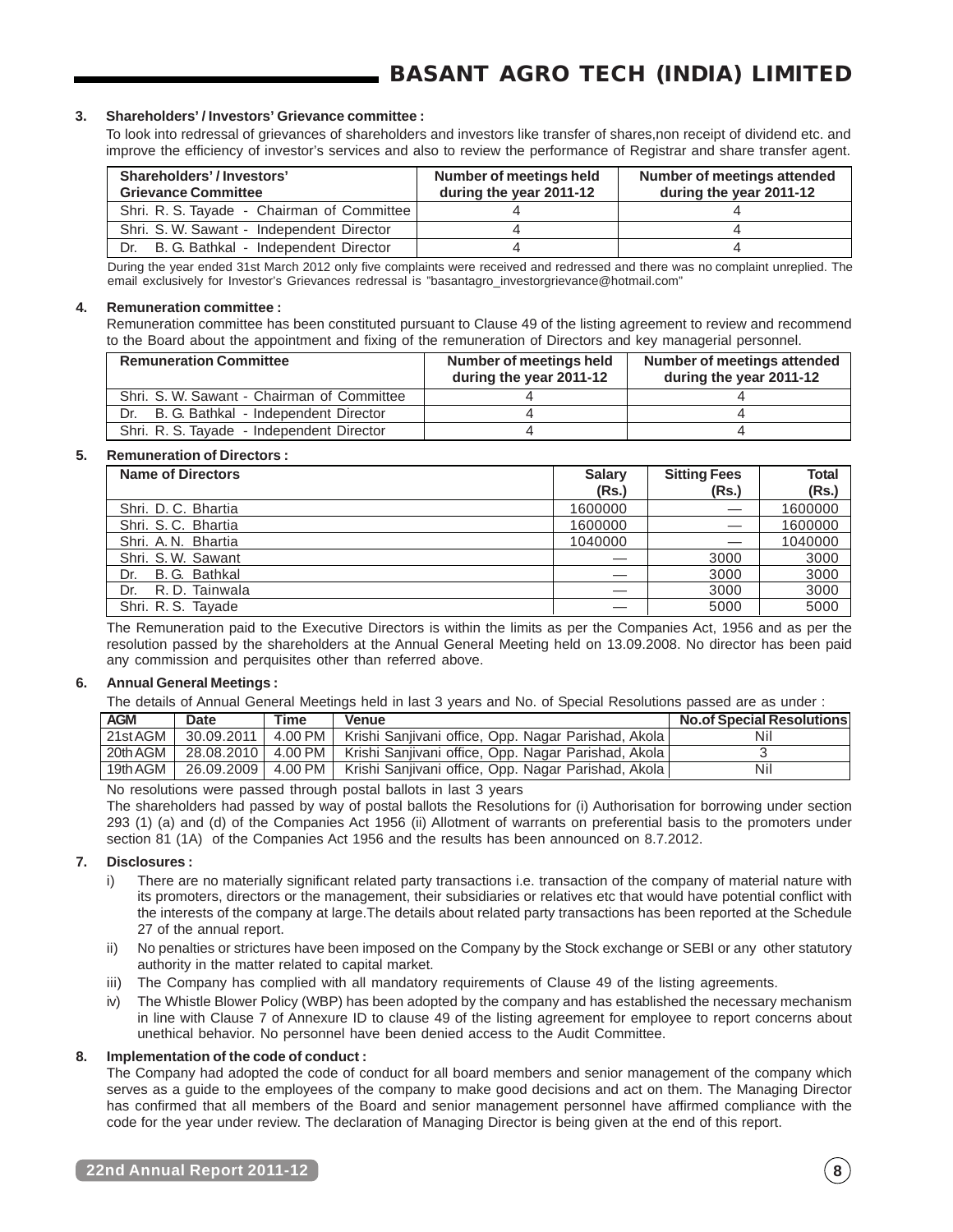#### **9. Means of communication :**

- (i) Three quarterly and one annual financial results of the company has been submitted during this financial year to the stock exchanges immediately after its approval at the Board Meeting and the same was published in Free Press Journal & Navshakti.
- (ii) As per the requirements of Clause 52 of the Listing Agreement, all the data relating to quarterly financial results, shareholding pattern etc. are being electronically filed on the Corporate filing and Dissemination system viz "www. corpfiling.co.in" and also displayed on the website of the Company i.e."www.basantagro.com" within the time frame prescribed in this regard. The Annual report of the Company is also displayed on the Company's website.
- (iii) The Management Discussion and Analysis Report is a part of the Annual Report.

#### **10. General shareholder's information :**

The following information would be useful to our shareholders :

- **1. Annual General Meeting**
	- Date and Time : 28th September 2012, at 4:00 p.m.
		- Venue : Krishi Sanjivani Office, Opp. Nagar Parishad, Akola 444 001.

#### **2. Financial Calendar (Tentative Schedule)**

Financial Reporting for :

- the quarter ended June 30, 2012 : Second Fortnight of July 2012
- the quarter ended September 30, 2012 : Second Fortnight of October 2012
- the quarter ended December 31, 2012 : Second Fortnight of January 2013
- the year ending March 31, 2013 : Second Fortnight of May 2013

Annual General Meeting for the year ending 31/03/2013 : Second Fortnight of September 2013

- **3. Book Closure Date** : 26th September 2012 to 28th September 2012, (both days inclusive)
- **4. Dividend Payment Date** : Dividend as recommended by the Board of Directors, if declared at the Annual General Meeting will be payable on or after 28.9.2012
- **5. Listing on Stock Exchange at** : The Bombay Stock Exchange Ltd

Phiroz Jeejeebhoy Towers, Dalal Street, Mumbai - 400023.

Listing fees for the year 2012-2013 has been paid to The Bombay Stock Exchange Ltd.

- **6. Stock Code : The Bombay stock exchange ltd. : 524687**
- 
- **7. DEMAT : ISIN No. : INE 473 E 01021**
- **8. STOCK EXCHANGE DATA :**

| <b>Month</b> | <b>Price at Bombay Stock Exchange Ltd</b> |           |
|--------------|-------------------------------------------|-----------|
|              | High (Rs.)                                | Low (Rs.) |
| April 11     | 5.05                                      | 4.00      |
| May 11       | 5.28                                      | 4.11      |
| June 11      | 4.98                                      | 4.06      |
| July 11      | 4.93                                      | 4.08      |
| August 11    | 4.72                                      | 3.12      |
| September 11 | 4.47                                      | 3.61      |
| October 11   | 4.45                                      | 3.71      |
| November 11  | 4.44                                      | 3.42      |
| December 11  | 4.09                                      | 3.51      |
| January 12   | 4.10                                      | 3.42      |
| February 12  | 4.20                                      | 3.31      |
| March 12     | 4.90                                      | 3.23      |

## **9. Registrar & ShareTransfer agent :**

Unit No. 1, Luthra Industrial Premises, Andheri Kurla Road, Safed Pool, Andheri (E), Mumbai - 400 072. Tel. No. : 2851 5606 / 5644 / 6338. Fax : 2851 2885. e-mail : sharexindia@vsnl.com.

#### **10. Distribution of share holding as on 31st March, 2012**

| Category     | No. of Shareholders | Percentage | <b>No. of Shares</b> | Percentage |
|--------------|---------------------|------------|----------------------|------------|
| $1 - 500$    | 1074                | 22.61      | 2,80,512             | 0.32       |
| 501-1000     | 1671                | 35.17      | 16,31,194            | 1.80       |
| 1001-5000    | 1325                | 27.89      | 37,18,190            | 4.10       |
| 5001-10000   | 278                 | 5.85       | 23,84,305            | 2.63       |
| 10001-100000 | 327                 | 6.88       | 94,45,631            | 10.42      |
| above 100000 | 76                  | 1.60       | 7,31,67,668          | 80.73      |
| Total        | 4751                | 100.00     | 9,06,27,500          | 100.00     |

**Sharex Dynamic India (Pvt.) Ltd,**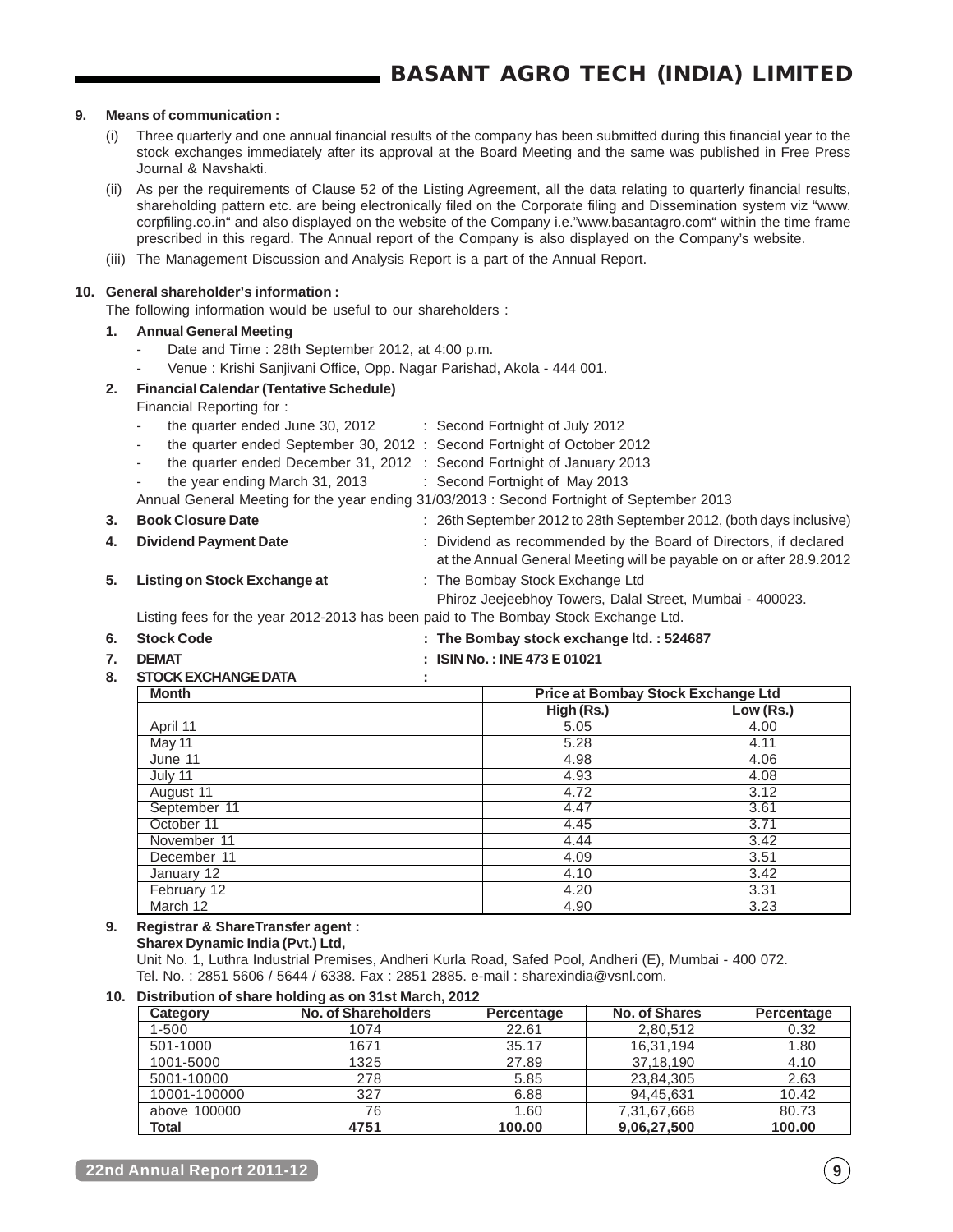#### **11. Category of share holding as on 31st March, 2012**

| Category                       | No. of Shares held | Percentage |
|--------------------------------|--------------------|------------|
| - Promoters and Promoter Group | 4,95,08,862        | 54.63      |
| - Institutional Investors      | 19,000             | 0.02       |
| - Independent Director         | 35,000             | 0.04       |
| - Bodies Corporate             | 82,27,582          | 9.08       |
| - NRI                          | 6.46.965           | 0.71       |
| - Indian Public                | 3,21,90,091        | 35.52      |
| Total                          | 9,06,27,500        | 100.00     |

#### **12. De- materialisation of shares**

As on 31.03.2012 8,21,34,150 Equity shares (90.63% total equity) has been dematerialised.

#### **13. CEO/CFO Certification:**

In pursuant to Clause 49 of the listing agreement, Shri S. C. Bhartia Chairman & Managing Director of the Company and Mr Narendra Pathak CFO of the Company have certified to the Board that :

- i. They have reviewed financial statements and cash flow statements for the year ended 31st March,2012 and that to the best of their knowledge and belief :
	- a) These statements do not contain materially untrue statement or omit any fact or contain statements that might be misleading,
	- b) These statements together present a true and fair view of the company's affairs and are in compliance with existing accounting standards, applicable laws and regulations.
- ii. There are to the best of their knowledge and belief no transactions entered into by the company during the year which are fraudulent, illegal or violative of the code of conduct.
- iii. They accept responsibility for establishing and maintaining internal controls for financial reporting and they have evaluated the effectiveness of the internal control system of the company, pertaining to financial reporting and they have disclosed to the auditors and Audit Committee, that no deficiencies were found in the design and operation of the internal controls.
- They have indicated to the Auditors and Audit committee, whether there are any significant changes in the internal control and/ or of accounting policies and that there have been no instances of significant fraud of which they have become aware during the year.
- **14. Declaration by the CEO under Clause 49 of the listing agreement regarding adherence to the code of conduct.** In accordance with Clause 49 sub-clause I (D) of the Listing Agreement with the stock Exchanges I hereby confirm that all the Directors and the senior management personnel of the company have affirmed compliance to their respective code of conduct, as applicable to them for the financial year ended March 31, 2012.

For Basant Agro Tech (I) Ltd Place : Mumbai **SHASHIKANT BHARTIA** Date : 9th July 2012 **Chairman & Managing Director** 

## **Auditors' Certificate on Corporate Governance**

We have examined the compliance of conditions of Corporate Governance by M/s. Basant Agro Tech (I) Limited for the year ended on March 31, 2012, as stipulated in Clause 49 of Listing Agreement of the Company with the Stock Exchange. The compliance of conditions of Corporate Governance is the responsibility of the management. Our examination was limited to a review of the procedures and implementation thereof, adopted by the company for ensuring the compliance of the conditions of the Corporate Governance. It is neither an audit nor an expression of opinion on the financial statements of the company.

In our opinion and to the best of our information and according to the explanations given to us, we certify that the company has generally complied with the conditions of Corporate Governance as stipulated in the above mentioned listing agreement. We have been explained that no investors' grievances are pending for a period exceeding one month against the company as per the records maintained by the company.

We further state that such compliance is neither an assurance as to the future viability of the company nor the efficiency or effectiveness with which the Management has conducted the affairs of the company.

**FOR P. C.BARADIYA & CO. FOR P. C. BHANDARI & CO.**

M. No. 43951 M. No. 39710 Dated : 9th July 2012 Place : Mumbai

Chartered Accountants **Chartered Accountants** Chartered Accountants **K. C. Kankariya P. C. Bhandari** Partner Partner

**22nd Annual Report 2011-12 10**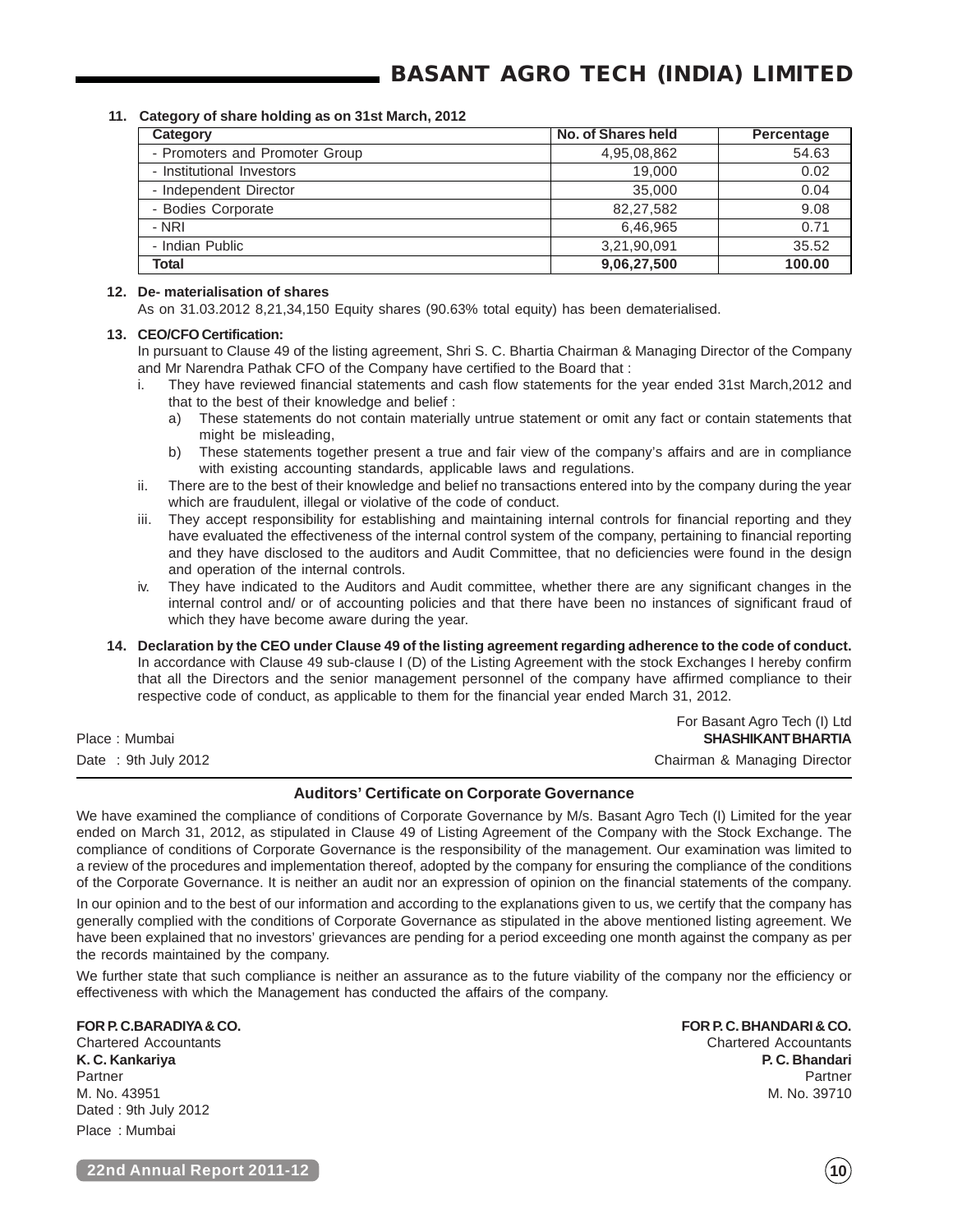## **AUDITORS' REPORT**

#### **Report of the Auditors to the Members of BASANT AGRO TECH (I) LIMITED on the financial statements for the year ended 31st March, 2012.**

- 1. We have audited the attached Balance Sheet of BASANT AGRO TECH (INDIA) LIMITED as at 31st March, 2012, the Statement of Profit and Loss and the Cash Flow Statement for the year ended on that date annexed thereto. These financial statements are the responsibility of the Company's management. Our responsibility is to express an opinion on these financial statements based on our Audit.
- 2. We conducted our audit in accordance with auditing standards generally accepted in India. Those Standards require that we plan and perform the audit to obtain reasonable assurance about whether the financial statements are free from material misstatement. An audit also includes examining on a test basis, evidence supporting the amounts and disclosures in the financial statements. An audit also includes assessing the accounting principles used and significant estimates made by management, as well as evaluating the overall financial statement presentation. We believe that our audit provides a reasonable basis for our opinion.
- 3. As required by the Companies (Auditor's Report) Order, 2003, issued by the Central Government of India in terms of Sub-Section (4A) of Section 227of the Companies Act, 1956 (herein after referred to as the "Act"), we enclose in the annexure a statement on the matters specified in paragraphs 4 & 5 of the said Order, to the extent applicable.
- Further to our comments in the Annexure referred to in paragraph 3 above, we report that :
	- a) We have obtained all the information and explanations which to the best of our knowledge and belief were necessary for the purposes of our audit;
	- b) In our opinion, proper books of account as required by law have been kept by the Company so far as it appears from our examination of those books;
	- c) The Balance Sheet, the Statements of Profit and Loss and Cash Flow Statement dealt with by this report are in agreement with the books of account
	- d) In our opinion, the Balance Sheet, the Statements of Profit and Loss and Cash Flow Statement dealt with by this report comply with the Accounting Standards referred to in Sub-Section (3C) of Section 211 of the Act;
	- e) On the basis of the written representations received from the directors, as on 31st March,2012 and taken on record by the Board of Directors, we report that none of the directors is disqualified as on 31st March, 2012 from being appointed as a director in terms of clause (g) of Sub-Section (1) of Section 274 of the Act;
	- f) In our opinion and to the best of our information and according to the explanations given to us, the said financial statements read together with Significant Accounting Policies and notes thereon, give the information required by the Act, in the manner so required and give a true and fair view in conformity with the accounting principles generally accepted in India:
		- in the case of Balance Sheet, of the state of affairs of the Company as at 31st March, 2012;
		- ii. in the case of the Statement of Profit and Loss, of the Profit of the Company for the year ended on that date; and
		- iii. in the case of Cash Flow Statement, of the cash flows for the year ended on that date.

| FOR P.C. BARADIYA & CO.<br><b>Chartered Accountants</b> | FOR P.C. BHANDARI& CO.<br><b>Chartered Accountants</b> |
|---------------------------------------------------------|--------------------------------------------------------|
| K. C. Kankariya                                         | P. C. Bhandari                                         |
| Partner                                                 | Partner                                                |
| M. No. 43951                                            | M. No. 39710                                           |
| Place: Mumbai                                           | Dated: 30th May, 2012                                  |

#### **ANNEXURE REFERRED TO IN PARAGRAPH 3 OF AUDITORS' REPORT OF EVEN DATE ON THE FINANCIAL STATEMENTS AS AT & FOR THE YEAR ENDED 31ST MARCH, 2012 OF BASANT AGRO TECH (I) LTD.**

- 1. a) The Company has maintained proper records showing full particulars, including quantitative details and situation of fixed assets.
	- b) The fixed assets have been physically verified by the management in accordance with the phased programme of verification adopted by the Company. In our opinion, the frequency of verification is reasonable having regard to the size of the Company and nature of fixed assets. No material discrepancies have been noticed in respect of the assets physically verified during the year.
	- c) No substantial part of the fixed assets has been disposed off during the year.
- 2. a) The inventory has been physically verified by the management at reasonable intervals during the year. Inventory lying with third parties and in-transit have been verified with reference to confirmations and subsequent receipt of the goods.
	- b) The procedures of physical verification of inventories followed by the management are reasonable and adequate in relation to the size of the Company and nature of its business.
- c) The Company is maintaining proper records of inventory. The discrepancies noticed on physical verification of inventory as compared to book records were not material and have been properly dealt with in the books of account.
- 3. a) The Company has not granted any loans, secured or unsecured, to firms, companies or other parties covered in the register maintained under Section 301 of the Act.
	- b) The Company has taken unsecured loans from 16 parties covered in register maintained under Section 301 of Act. The maximum amount involved during the year and the yearend balance of such loans aggregated to Rs.1212.45 Lacs.There were no stipulation as to when the repayment has to be made or when the Interest was payable. In our opinion, the rate of interest and other terms and conditions of such loans are prime facie not prejudicial to the interest of the Company.
- 4. In our opinion and according to the information and explanations given to us there are adequate internal control system commensurate with size of the Company and the nature of its business for purchase of inventory and fixed assets and for the sale of goods. During the course of our audit, no major weakness has been noticed in the internal control system.
- 5. a) According to the information and explanations given to us, we are of the opinion that the particulars of contracts and arrangements referred to in Section 301 of the Act have been entered in the register required to be maintained under that Section.
	- In our opinion and according to the information and explanations given to us, the transactions made in pursuance to contracts or arrangements entered in the register maintained under Section 301 of the Act and aggregating during the year to Rs. 5 lacs or more in respect of each party, have been entered at prices which are reasonable having regard to prevailing market prices at the relevant time.
- 6. The Company has not accepted any deposits from public within the meaning of the Section 58A, 58AA or any other relevant provisions of the Act and rules framed thereunder.
- 7. In our opinion, the Company has an internal audit system commensurate with the size of the Company and the nature of its business.
- 8. We have broadly reviewed the cost records of the Company in respect of products maintained pursuant to the Order of the Central Government under Section 209 (1) (d) of the Act and are of the opinion that, prima facie, the prescribed records have been made and maintained. We are, however, not required to make a detailed examination of the records with a view to determine whether they are accurate or complete.
- 9 a) The Company is generally regular in depositing the undisputed statutory dues including Provident Fund, Investor Education and Protection Fund, Employees' State Insurance, Income tax, Sales tax, Custom Duty, Excise Duty, Service Tax, Cess and other material statutory dues applicable to it with the appropriate authorities. According to the information and explanations given to us, there are no undisputed statutory dues outstanding as at 31st March, 2012 for a period of more than six months from the date they became payable.
	- b) According to the records of the Company and the information and explanations given to us by the management, there are no dues of Income Tax, Sales Tax, Service Tax, Customs Duty, Wealth Tax, Excise Duty, Cess which have not been deposited on account of any dispute.
- 10. The Company does not have accumulated losses as at 31st March, 2012 and has not incurred cash losses in the financial year ended on that date and in the immediately preceding financial year.
- 11. The Company has not defaulted in repayment of dues to financial institutions or banks.
- 12. During the year, the Company has not granted any loans and advances on the basis of security by way of pledge of shares, debentures and other securities.
- 13. According to the information & explanation given to us,in our opinion, the term loans were applied for the purpose for which they were obtained.
- 14. According to the information & explanation given to us, the Company has not given any guarantee for the loan taken by others from Banks & financial institutions.
- 15. Based on the information and explanations given to us and on an overall examination of the Balance Sheet of the Company, in our opinion, there are no funds raised on a short term basis which have been used for long term investment.
- 16. The Company has allotted equity shares to the promoters on conversion of warrants and we have verified the end use of moneys raised and the same has been disclosed in the Note No.30.
- 17. During the year, no fraud on or by the company has been noticed or reported during the course of our audit.

FOR *P. C. BARADIYA & CO.* FOR*P. C. BHANDARI & CO.* FOR*P. C. BHANDARI & CO.* Chartered Accountants

*K. C. Kankariya P. C. Bhandari* Partner **Partner** Partner M. No. 43951 M. No. 39710

Chartered Accountants Chartered Accountants Place: Mumbai Dated: 30th May, 2012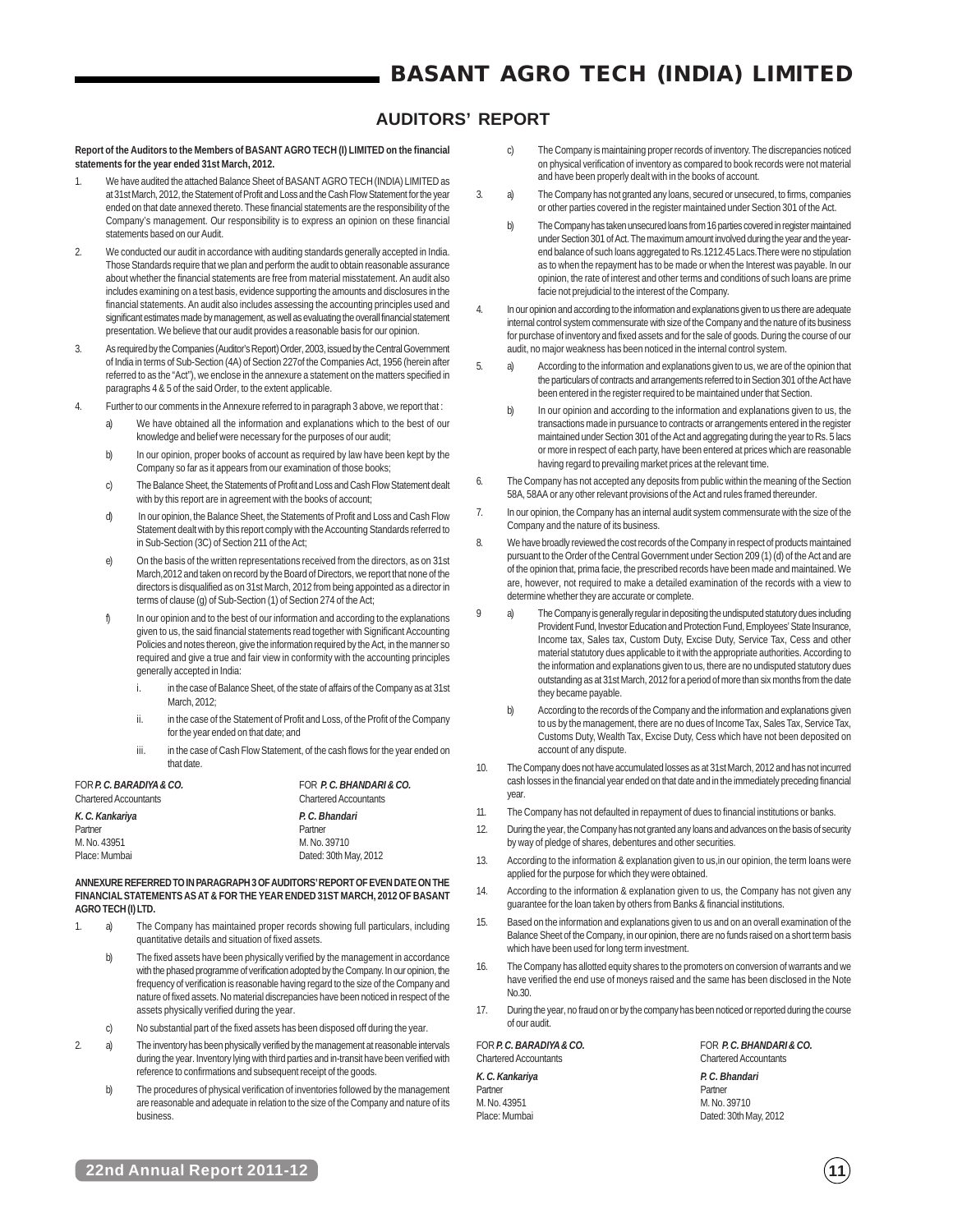# **BASANT AGRO TECH (INDIA) LIMITED**

# **BALANCE SHEET AS AT 31ST MARCH, 2012**

|    |                                |                  |             |                  |        | (Rs. in Thousands) |
|----|--------------------------------|------------------|-------------|------------------|--------|--------------------|
|    |                                | <b>NOTES</b>     | <b>ASAT</b> |                  |        | <b>ASAT</b>        |
|    |                                | 31st March, 2012 |             | 31st March, 2011 |        |                    |
|    | <b>EQUITY AND LIABILITIES</b>  |                  |             |                  |        |                    |
| 1. | Shareholder's funds            |                  |             |                  |        |                    |
|    | Share capital                  | $\mathbf{1}$     | 90628       |                  | 97628  |                    |
|    | Reserves & surplus             | $\overline{2}$   | 514752      |                  | 399141 |                    |
|    |                                |                  |             | 605380           |        | 496769             |
| 2. | <b>Non-current liabilities</b> |                  |             |                  |        |                    |
|    | Long-term borrowings           | 3                | 328313      |                  | 249305 |                    |
|    | Deferred tax liability (Net)   | 4                | 54567       |                  | 27749  |                    |
|    |                                |                  |             | 382880           |        | 277054             |
| 3. | <b>Current liabilities</b>     |                  |             |                  |        |                    |
|    | Short term borrowings          | 5                | 579080      |                  | 369162 |                    |
|    | Trade payables                 | 6                | 429794      |                  | 245053 |                    |
|    | Other current liabilities      | 7                | 70938       |                  | 64952  |                    |
|    | Short term provisions          | 8                | 53591       |                  | 37699  |                    |
|    |                                |                  |             | 1133403          |        | 716866             |
|    | <b>TOTAL</b>                   |                  |             | 2121663          |        | 1490689            |
|    |                                |                  |             |                  |        |                    |
|    | <b>ASSETS</b>                  |                  |             |                  |        |                    |
| 1. | <b>Non-current assets</b>      |                  |             |                  |        |                    |
|    | Fixed assets                   |                  |             |                  |        |                    |
|    | Tangible assets                | 9                | 514275      |                  | 408061 |                    |
|    | Capital work-in-progress       |                  | 68564       |                  | 47750  |                    |
|    |                                |                  | 582839      |                  | 455811 |                    |
|    | Non current investment         | 10               | 9           |                  | 390    |                    |
|    | Other Non current assets       | 11               | 29891       |                  | 27710  |                    |
| 2. | <b>Current assets</b>          |                  |             | 612739           |        | 483911             |
|    | Inventories                    | 12               | 764424      |                  | 547144 |                    |
|    | Trade receivable               | 13               | 641953      |                  | 368097 |                    |
|    | Cash & bank balances           | 14               | 17557       |                  | 15795  |                    |
|    | Short term loans and advances  | 15               | 84990       |                  | 75742  |                    |
|    |                                |                  |             | 1508924          |        | 1006778            |
|    | <b>Total</b>                   |                  |             | 2121663          |        | 1490689            |
|    |                                |                  |             |                  |        |                    |

The accompanying notes are forming part of the financial statements For and on behalf of the Board As per our attached report of even date **SHASHIKANT C. BHARTIA** Chairman &

| For <b>P. C. BARADIYA &amp; CO.</b><br><b>Chartered Accountants</b> | For P. C. BHANDARI & CO.<br><b>Chartered Accountants</b> |                         |                          |
|---------------------------------------------------------------------|----------------------------------------------------------|-------------------------|--------------------------|
| K.C. KANKARIYA<br>Partner                                           | P.C. BHANDARI<br>Partner                                 | DEEPAK C. BHARTIA       | <b>Managing Director</b> |
| Place: Mumbai<br>Dated: 30th May, 2012                              | <b>UPENDRA SOMANI</b><br>Company Secretary               | <b>SHARAD W. SAWANT</b> | Director                 |

Managing Director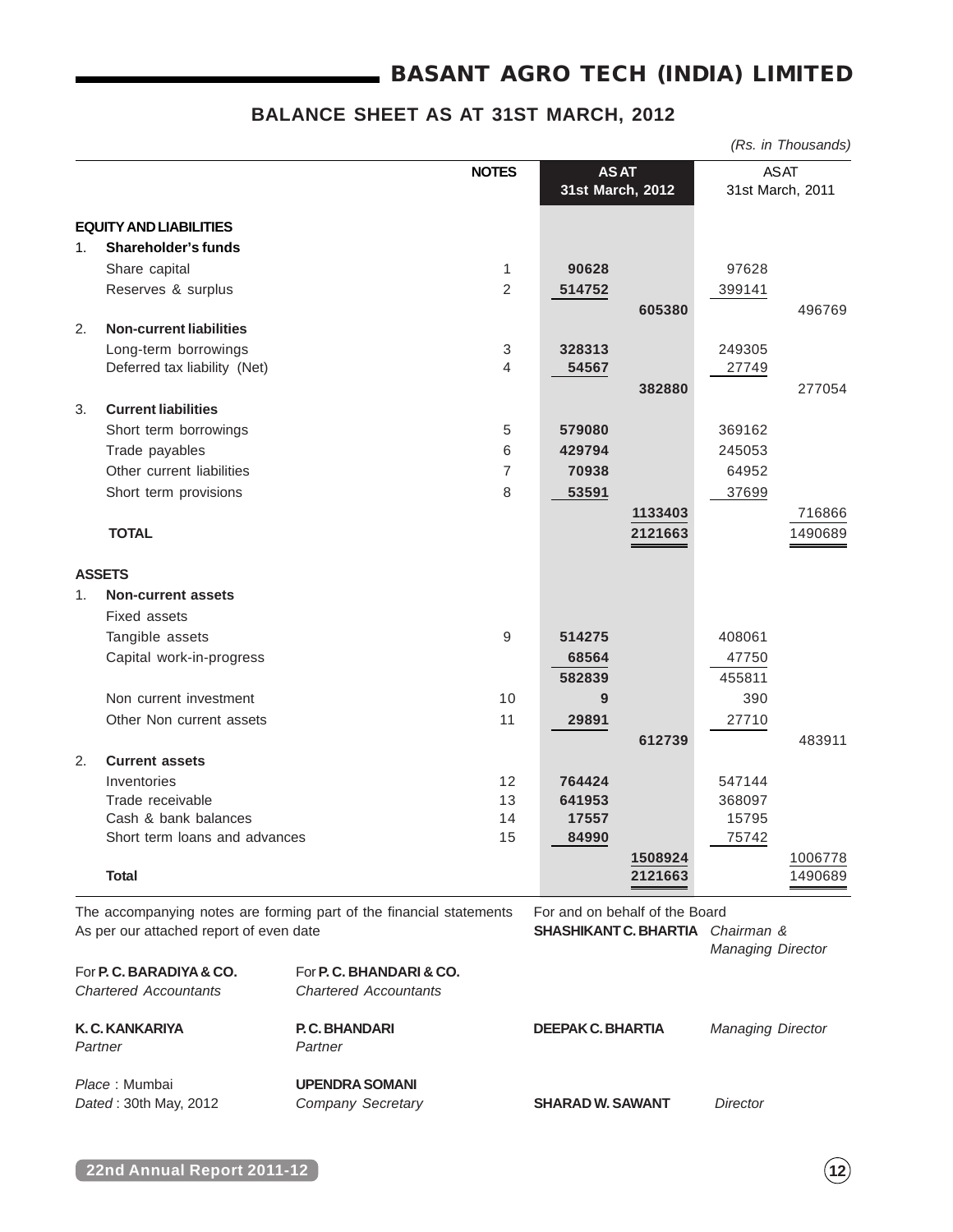# **BASANT AGRO TECH (INDIA) LIMITED**

# **STATEMENT OF PROFIT AND LOSS FOR THE YEAR ENDED 31ST MARCH, 2012**

(Rs. in Thousands)

|                                                                                                                |                                                          | <b>NOTES</b> |                                                                           | 2011-12 | 2010-11           |         |
|----------------------------------------------------------------------------------------------------------------|----------------------------------------------------------|--------------|---------------------------------------------------------------------------|---------|-------------------|---------|
| <b>INCOME</b>                                                                                                  |                                                          |              |                                                                           |         |                   |         |
| Revenue from operations                                                                                        |                                                          | 16           | 2764531                                                                   |         | 1687144           |         |
| Other income                                                                                                   |                                                          | 17           | 6833                                                                      |         | 3107              |         |
|                                                                                                                |                                                          |              |                                                                           | 2771364 |                   | 1690251 |
| <b>EXPENDITURE</b>                                                                                             |                                                          |              |                                                                           |         |                   |         |
| Cost of material consumed                                                                                      |                                                          | 18           | 1982962                                                                   |         | 1368883           |         |
| Change in Inventories of finished goods, stock in process                                                      |                                                          | 19           | 88251                                                                     |         | (113987)          |         |
| Employees benefit expenses                                                                                     |                                                          | 20           | 44973                                                                     |         | 35483             |         |
| Finance costs                                                                                                  |                                                          | 21           | 83129                                                                     |         | 63268             |         |
| Depreciation & amortisation expenses                                                                           |                                                          | 22           | 43929                                                                     |         | 29534             |         |
| Other expenses                                                                                                 |                                                          | 23           | 410481                                                                    |         | 236130            |         |
|                                                                                                                |                                                          |              |                                                                           | 2653725 |                   | 1619311 |
| <b>Profit before tax</b>                                                                                       |                                                          |              |                                                                           | 117639  |                   | 70940   |
| Provision for taxation                                                                                         |                                                          |              |                                                                           |         |                   |         |
| - Current tax                                                                                                  |                                                          |              |                                                                           | 15000   |                   | 8700    |
| - Deferred tax                                                                                                 |                                                          |              |                                                                           | 26818   |                   | 1480    |
| - Provision for taxation of earlier years                                                                      |                                                          |              |                                                                           | (966)   |                   | 1637    |
| Profit after tax                                                                                               |                                                          |              |                                                                           | 76787   |                   | 59123   |
| Earnings per share (Rs. 1/- each)                                                                              |                                                          |              |                                                                           |         |                   |         |
| Basic (Rs.)                                                                                                    |                                                          | 24           |                                                                           | 0.85    |                   | 0.71    |
| Diluted (Rs.)                                                                                                  |                                                          |              |                                                                           | 0.90    |                   | 0.71    |
| The accompanying notes are forming part of the financial statements<br>As per our attached report of even date |                                                          |              | For and on behalf of the Board<br><b>SHASHIKANT C. BHARTIA</b> Chairman & |         |                   |         |
| For P. C. BARADIYA & CO.<br><b>Chartered Accountants</b>                                                       | For P. C. BHANDARI & CO.<br><b>Chartered Accountants</b> |              |                                                                           |         | Managing Director |         |
| K.C. KANKARIYA<br>Partner                                                                                      | P.C. BHANDARI<br>Partner                                 |              | <b>DEEPAK C. BHARTIA</b>                                                  |         | Managing Director |         |
| Place: Mumbai<br>Dated: 30th May, 2012                                                                         | <b>UPENDRA SOMANI</b><br>Company Secretary               |              | <b>SHARAD W. SAWANT</b>                                                   |         | <b>Director</b>   |         |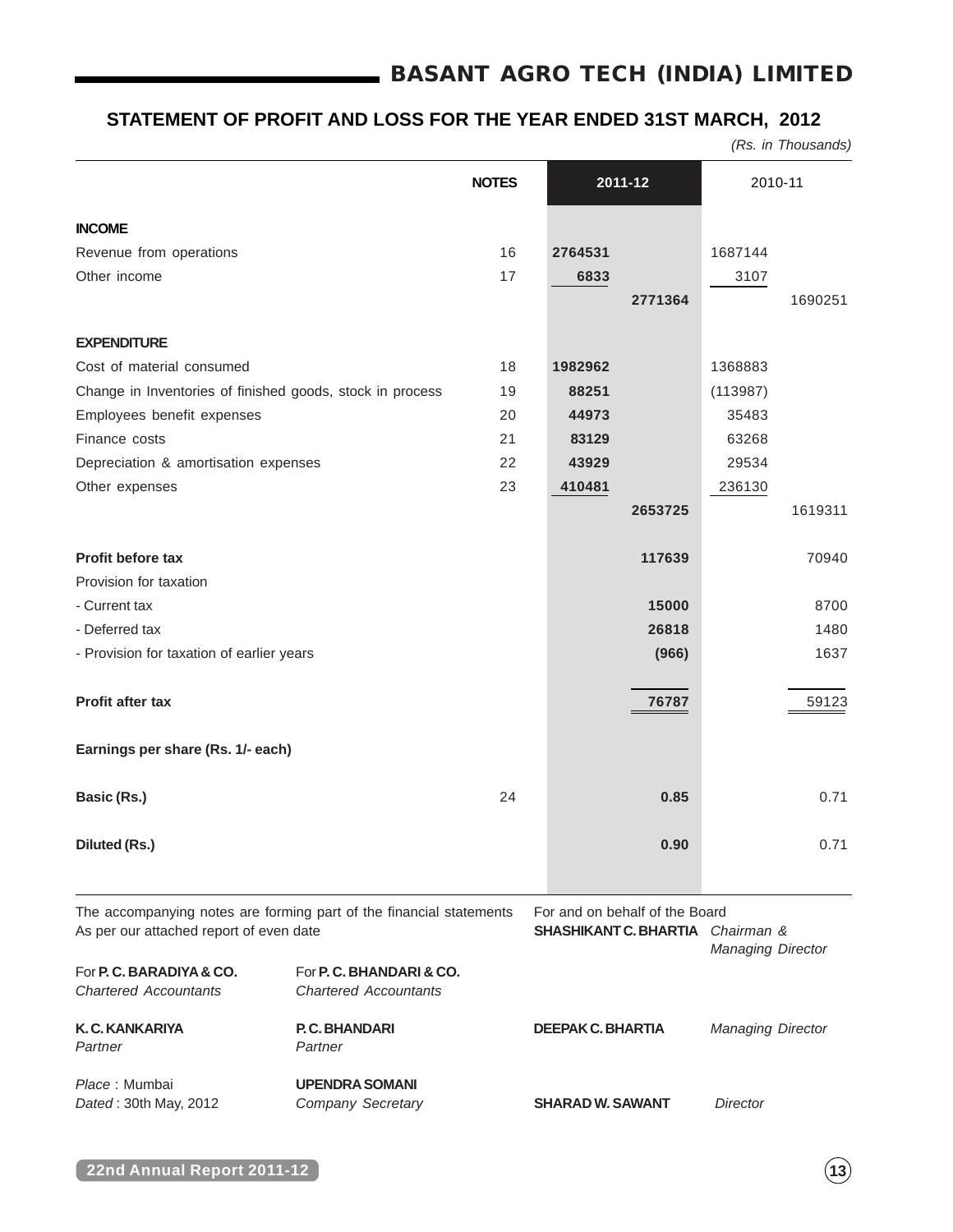# **CASH FLOW STATEMENT FOR THE YEAR ENDED 31ST MARCH, 2012**

(Rs. in Thousands)

|    |                                                                                          |                  | 2011-12  | 2010-11          |          |
|----|------------------------------------------------------------------------------------------|------------------|----------|------------------|----------|
| A) | <b>Cash Flow from Operating Activities:</b>                                              |                  |          |                  |          |
|    | Net Profit before tax & extraordinary items                                              |                  | 117639   |                  | 70940    |
|    | Adjustments for:                                                                         |                  |          |                  |          |
|    | Depreciation                                                                             | 43929            |          | 29534            |          |
|    | (Profit) / Loss on sale of investments                                                   | 367              |          |                  |          |
|    | (Profit) / Loss on sale of fixed assets (net)                                            | 703              |          | 236              |          |
|    | Interest paid (net)<br><b>Operating Profit before working capital changes</b>            | 81049            | 126048   | 61861            | 91631    |
|    | Adjustments for:                                                                         |                  |          |                  |          |
|    | (Increase) / Decrease in trade and other receivables                                     | (273856)         |          | (113789)         |          |
|    | (Increase) / Decrease in inventories                                                     | (217280)         |          | (144396)         |          |
|    | (Increase) / Decrease in other current assets<br>Increase / (Decrease) in trade payables | (9434)<br>169954 |          | (13983)<br>57970 |          |
|    | <b>Cash deployed into operations</b>                                                     |                  | (330616) |                  | (214198) |
|    | Cash from operating activities                                                           |                  | (86929)  |                  | (51627)  |
|    | Less : Taxes paid                                                                        |                  | 7470     |                  | (20895)  |
|    | Net cash from operating activities                                                       |                  | (79459)  |                  | (72522)  |
| B) | <b>Cash Flow from Investing Activities:</b>                                              |                  |          |                  |          |
|    | Purchase of fixed assets & other capital expenditure                                     | (177554)         |          | (101909)         |          |
|    | Sale of fixed assets                                                                     | 5895             |          | 583              |          |
|    | Sale / (Purchase) of investments                                                         | 15               |          | (6)              |          |
|    | Net cash used in investing activities                                                    |                  | (171644) |                  | (101332) |
| C) | <b>Cash Flow From Financing Activities:</b>                                              |                  |          |                  |          |
|    | Proceeds from issue of warrants                                                          | 40250            |          | 14000            |          |
|    | Proceeds from long term and other borrowings                                             | 300490           |          | 217365           |          |
|    | Dividend paid                                                                            | (5854)           |          | (5018)           |          |
|    | Corporate Dividend Taxes Paid<br>Interest Paid                                           | (972)<br>(81049) |          | (833)<br>(61861) |          |
|    | Net cash generated from financing activities                                             |                  | 252865   |                  | 163653   |
|    | Net change in cash and cash equivalents (A+B+C)                                          |                  | 1762     |                  | (10201)  |
|    | Cash & cash equivalents - Opening balance                                                |                  | 15795    |                  | 25996    |
|    |                                                                                          |                  |          |                  |          |
|    | Cash & cash equivalents - Closing balance                                                |                  | 17557    |                  | 15795    |

**Notes :**

- 1. The above cash flow statement has been prepared by using the indirect method as per the Accounting standard 3-Cash Flow Statement issued by the Institute of Chartered Accountants of India.
- 2. Previous year's figures have been regrouped/ rearranged wherever necessary to conform to the current year's presentation.

|                                         | The accompanying notes are forming part of the financial statements | For and on behalf of the Board          |                          |  |  |
|-----------------------------------------|---------------------------------------------------------------------|-----------------------------------------|--------------------------|--|--|
| As per our attached report of even date |                                                                     | <b>SHASHIKANT C. BHARTIA</b> Chairman & |                          |  |  |
|                                         |                                                                     |                                         | <b>Managing Director</b> |  |  |
| For <b>P. C. BARADIYA &amp; CO.</b>     | For <b>P. C. BHANDARI &amp; CO.</b>                                 |                                         |                          |  |  |
| <b>Chartered Accountants</b>            | <b>Chartered Accountants</b>                                        |                                         |                          |  |  |
| K.C. KANKARIYA                          | P.C. BHANDARI                                                       | <b>DEEPAK C. BHARTIA</b>                | <b>Managing Director</b> |  |  |
| Partner                                 | Partner                                                             |                                         |                          |  |  |
| Place: Mumbai                           | <b>UPENDRA SOMANI</b>                                               |                                         |                          |  |  |
| Dated: 30th May, 2012                   | Company Secretary                                                   | <b>SHARAD W. SAWANT</b>                 | Director                 |  |  |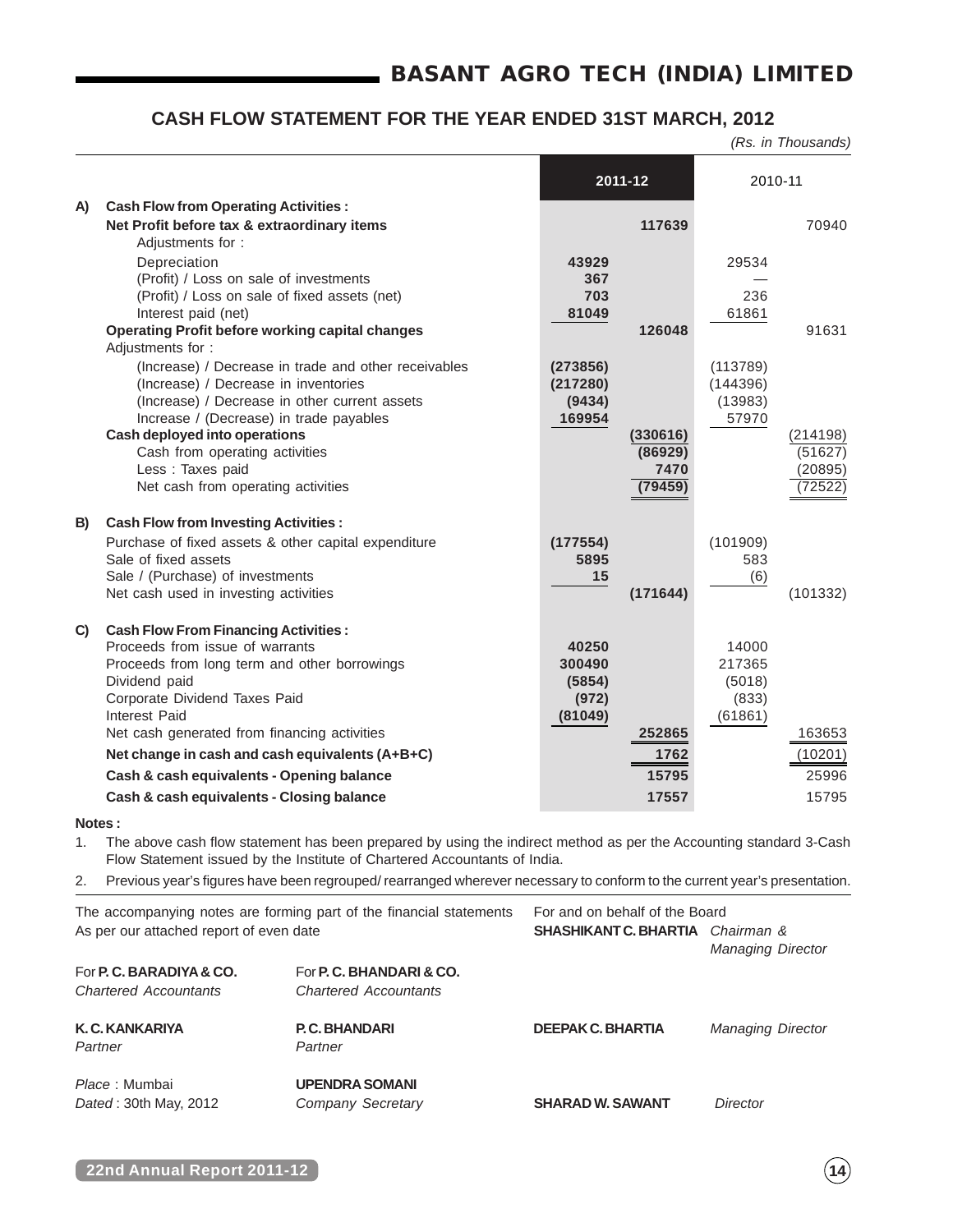#### **SIGNIFICANT ACCOUNTING POLICIES**

#### **a. Basis of preparation of financial statements :**

- The financial statements have been prepared under the historical cost convention in accordance with the applicable accounting principles and comply with notified accounting standards as referred to in Section 211(3C) and other relevant provisions of Companies Act 1956, subject to what is stated herein below, as adopted consistently by Company.
- ii) Company generally follows Mercantile System of accounting and recognises significant items of Income & Expenditure on accrual basis.

#### **b. Use of estimates :**

The preparation of financial statements in conformity with generally accepted accounting principles (GAAP) requires Management to make estimates and assumptions that affect the reported amounts of assets and liabilities and the disclosures of contingent liabilities on the date of financial statements and reported amounts of revenue and expenses for that year. Actual result could differ from these estimates. Any revision to accounting estimates is recognised prospectively in current and future periods.

#### **c. Fixed assets :**

- i) Fixed Assets are stated at cost of acquisition or construction less depreciation. In accordance with the provisions of AS-28, if the carrying amount of fixed assets exceeds the recoverable amount on the reporting date, the carrying amount is reduced to the recoverable amount. The cost of fixed assets includes interest on borrowings attributable to the acquisition of the said fixed assets upto the date of commissioning of that assets.
- ii) The Company assesses at each balance sheet date whether there is any indication that any asset may be impaired. If any such indication exists, the carrying value of such asset is reduced to its estimated recoverable amount and the amount of such impairment loss is charged to profit and loss account. If at the balance sheet date there is an indication that a previously assessed impairment loss no longer exist, then such loss is reversed and the asset is restated to that effect.

#### **d. Depreciation and amortisation :**

- Depreciation on Fixed Assets is provided on straight line method at the rates and in the manner prescribed in Schedule XIV to the Companies Act,1956. Leasehold land has not been written off as lease agreement is yet to be executed.
- ii. An asset is treated as impaired when the carrying cost of asset exceeds its recoverable value. An impairment loss is charged to the Profit & Loss Account in the year in which an asset is identified as impaired.

#### **e. Investments :**

Investments are classified into current Investments and long term Investments. Long term Investments are valued at cost or below cost whenever there is a diminution in the value thereof (scrip wise) of a permanent nature.

#### **f. Inventories :**

i. The stock of Finished Goods, Raw Materials, Stores & Spares, Packing Materials and other consumables are valued at cost or net realisable value whichever is lower. Cost is either average cost or specific identification as applicable.

#### Stock in process is valued at estimated cost.

#### **g. Employee benefits :**

- i. Short term employee benefits are recognised as an expense at the amount in the profit & loss account of the year in which the related service is tendered.
- ii. Provident Fund dues are accounted for on accrual basis.<br>iii. In respect of Gratuity Liability, the company has taken
- In respect of Gratuity Liability, the company has taken a group policy, premium whereof is paid annually to Life Insurance Corporation of India based on their actuarial valuation.Gratuity liabilities are funded and administered through Group Gratuity Scheme with Life Insurance Corporation of India.

#### **h. Revenue recognition :**

**Sales :**

- 1) I. Sales are inclusive of freight & forwarding charges wherever recoverable from customers.
	- II. Subsidy on sale of Single Super Phosphate fertilizers receivable from Ministry of fertilisers credited to subsidy account under the group head sales in the Profit & Loss Account at the time of sale.
- 2) Revenue in respect of insurance/other claims, interest etc. is recognised only when it is reasonably certain that the ultimate collection will be made.

#### **i. Foreign Currency Transactions :**

Transaction denominated in foreign currencies are recorded at the exchange rate prevailing on the date of transaction or that approximates the actual rate, at the date of transaction.

#### **j. Excise Duty/ Value Added Tax :**

Excise Duty is accounted on the basis of payments made in respect of goods cleared. Sales tax / VAT paid is charged to Profit and Loss account.

#### **k. Research & Development expenditure :**

- Capital Expenditure in respect of Research & Development activity is amortised over the period of three years.
- ii) Revenue expenditure on Research and Development shown separately in Profit & Loss Account.

#### **l. Taxation :**

Provision for the current tax is made on the basis of estimated taxable income for the current accounting year in accordance with the Income Tax Act, 1961.Income tax expense comprises current tax and fringe benefit tax (i.e. amount of tax for the period determined in accordance with the income tax law) and deferred tax charge or credit (reflecting the tax effects of timing differences between accounting income and taxable income for the year).The deferred tax for timing differences between the book and tax profits for the year is accounted for, using the tax rates and laws that have been substantively enacted as of the balance sheet date. Deferred tax assets arising from timing differences are recognized to the extent there is reasonable certainty that these would be realized in future and are reviewed for the appropriateness of their respective carrying value at each balance sheet date. Tax credit is recognized in respect of Minimum Alternate Tax (MAT) as per the provisions of Section 115JB of the Income tax Act, 1961 based on convincing evidence that the Company will pay normal income tax within the statutory time frame and is reviewed at each balance sheet date.

#### **m. Provision for contingent liabilities and contingent assets :**

- i) Provisions involving substantial degree of estimation in measurement are recognized when there is present obligation as a result of past events and it is probable that there will be outflow of resources.
- ii) Disclosures for a contingent liability is made, without a provision in books, when there is an obligation that may, but probably will not, require outflow of resources. Contingent Assets are neither recognized nor disclosed in the financial statement.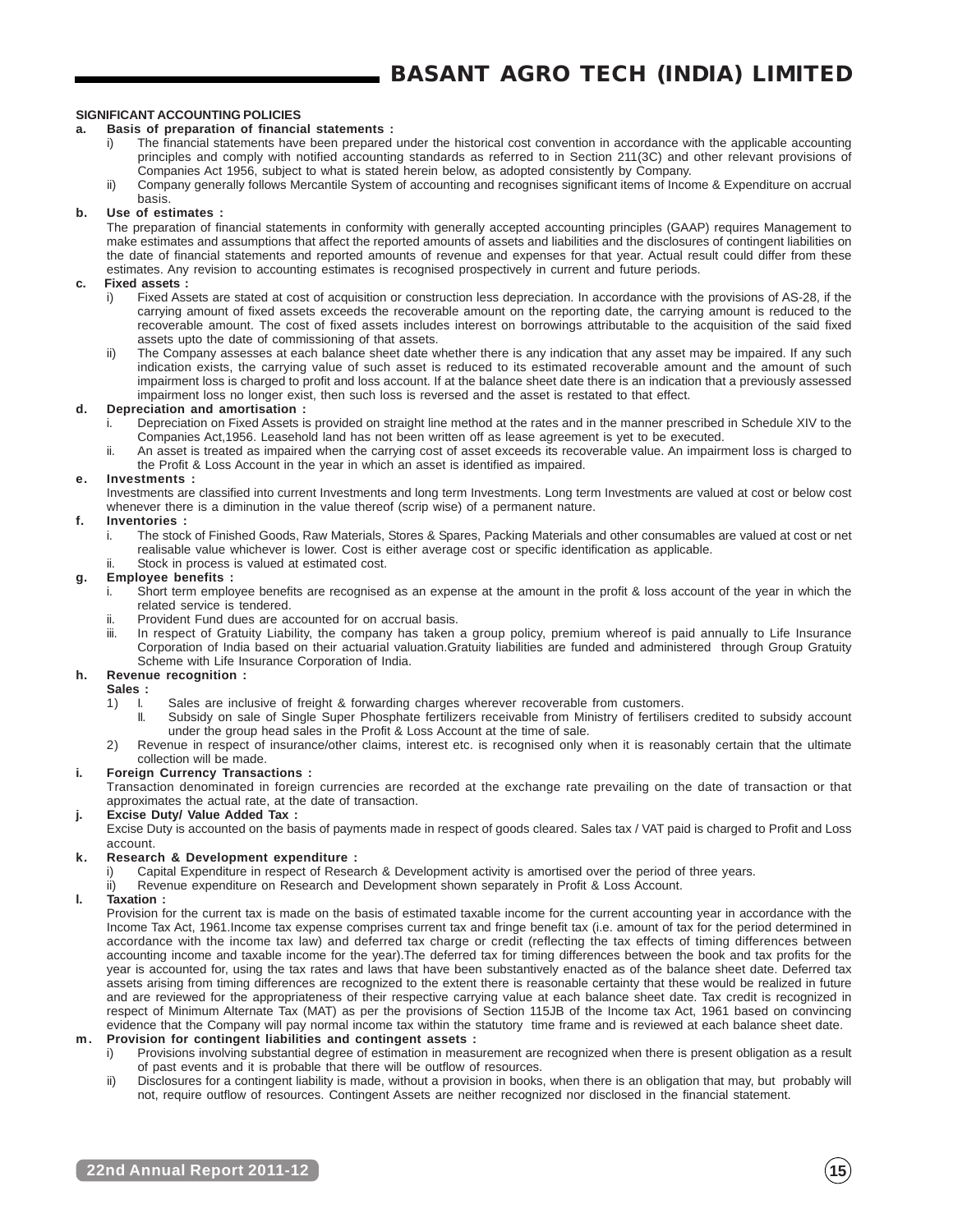|                                                                                                                                                                                                                                                                                                                                                                                                                                          |              |                                 |                 |                           | (Rs. in Thousands)          |
|------------------------------------------------------------------------------------------------------------------------------------------------------------------------------------------------------------------------------------------------------------------------------------------------------------------------------------------------------------------------------------------------------------------------------------------|--------------|---------------------------------|-----------------|---------------------------|-----------------------------|
|                                                                                                                                                                                                                                                                                                                                                                                                                                          |              | <b>ASAT</b><br>31st March, 2012 |                 | AS AT<br>31st March, 2011 |                             |
| <b>NOTE No. 1: SHARE CAPITAL</b><br><b>Authorised Share Capital</b><br>25,00,00,000 Equity shares of Rs. 1/- each<br>(Previous year 25,00,00,000 Equity shares of Rs. 1/- each)                                                                                                                                                                                                                                                          |              |                                 | 250000          |                           | 250000                      |
| <b>Issued, Subscribed and Paid up Share Capital</b><br>9,06,27,500 Equity shares of Rs. 1/- each fully paid up<br>(Previous year 8,36,27,500 equity shares of Rs. 1/- each)<br>Warrants convertible into equity shares (Partly paid up)<br>70,00,000 warrants convertible into equity shares                                                                                                                                             |              |                                 | 90628           |                           | 83628                       |
| were allotted to promoters and Rs. 2/- per warrant has been<br>paid up on the said warrants.                                                                                                                                                                                                                                                                                                                                             | <b>TOTAL</b> |                                 | 90628           |                           | 14000<br>97628              |
|                                                                                                                                                                                                                                                                                                                                                                                                                                          |              | No. of<br><b>Shares</b>         | <b>Amount</b>   | No. of<br><b>Shares</b>   | Amount                      |
| - Reconciliation of shares:<br>Outstanding at the beginning of the year                                                                                                                                                                                                                                                                                                                                                                  |              | 83627500                        | 83628           | 83627500                  | 83628                       |
| Add: Equity shares issued during the<br>year on conversion of warrants                                                                                                                                                                                                                                                                                                                                                                   |              | 7000000                         | 7000            |                           |                             |
| Add: Rights/bonus shares issued                                                                                                                                                                                                                                                                                                                                                                                                          | <b>TOTAL</b> | 90627500                        | 90628           | 83627500                  | 83628                       |
| Less: Buy back of shares<br>Less: Reduction in capital                                                                                                                                                                                                                                                                                                                                                                                   |              |                                 |                 |                           |                             |
| Outstanding at the end of the year                                                                                                                                                                                                                                                                                                                                                                                                       |              | 90627500                        | 90628           | 83627500                  | 83628                       |
| - List of share holders having 5% or more Shares<br>Name of shareholders<br>Arcadia share & Stock Brokers Pvt. Ltd.<br>SHARE APPLICATION MONEY PENDING ALLOTMENT<br>Application money of Rs.2/- per warrant                                                                                                                                                                                                                              |              | In Nos<br>5500000               | $ln\%$<br>6.07  | In Nos<br>5500000         | In $%$<br>6.58              |
| on 70,00,000 warrants received                                                                                                                                                                                                                                                                                                                                                                                                           |              |                                 |                 |                           | 14000                       |
| <b>Rights attached to equity shares</b><br>The Company has only one class of equity share of face value of Rs. 1/- per share. Each holder of equity share is entitled to<br>1 vote per share. The company declares and pays dividend on equity shares in Indian Rupee and the dividend proposed by<br>the board is subject to approval of shareholders in the ensuing Annual General Meeting.<br><b>NOTE No. 2: RESERVES AND SURPLUS</b> | <b>TOTAL</b> | <b>ASAT</b>                     |                 | AS AT                     | 14000<br>(Rs. in Thousands) |
| <b>Capital Reserve</b><br>Balance as per last Balance Sheet                                                                                                                                                                                                                                                                                                                                                                              |              | 31st March, 2012                | 3254            | 31st March, 2011          | 3254                        |
| <b>Securities Premium Account</b><br>Balance as per last Balance Sheet<br>Add : Addition during the year                                                                                                                                                                                                                                                                                                                                 |              | 99037<br>47250                  |                 | 99037                     |                             |
| <b>General Reserve</b><br>Balance as per last Balance Sheet<br>Add : Transferred from the Profit & Loss Account                                                                                                                                                                                                                                                                                                                          |              | 41275<br>3500                   | 146287<br>44775 | 37775<br>3500             | 99037<br>41275              |
| Surplus in statement of Profit and Loss<br><b>Opening Balance</b><br>Add : Profit during the year<br>Less: Proposed dividend<br>(Rs. 0.80 per share)(Previous year Rs. 0.70 per share)                                                                                                                                                                                                                                                   |              | 255575<br>76787<br>7250         |                 | 206778<br>59123<br>5854   |                             |
| Less: Corporate dividend tax                                                                                                                                                                                                                                                                                                                                                                                                             |              | 1176                            |                 | 972                       |                             |

Less : Transfer to reserves **3500** 3500

**TOTAL** 514752

**320436** 255575<br>514752 255575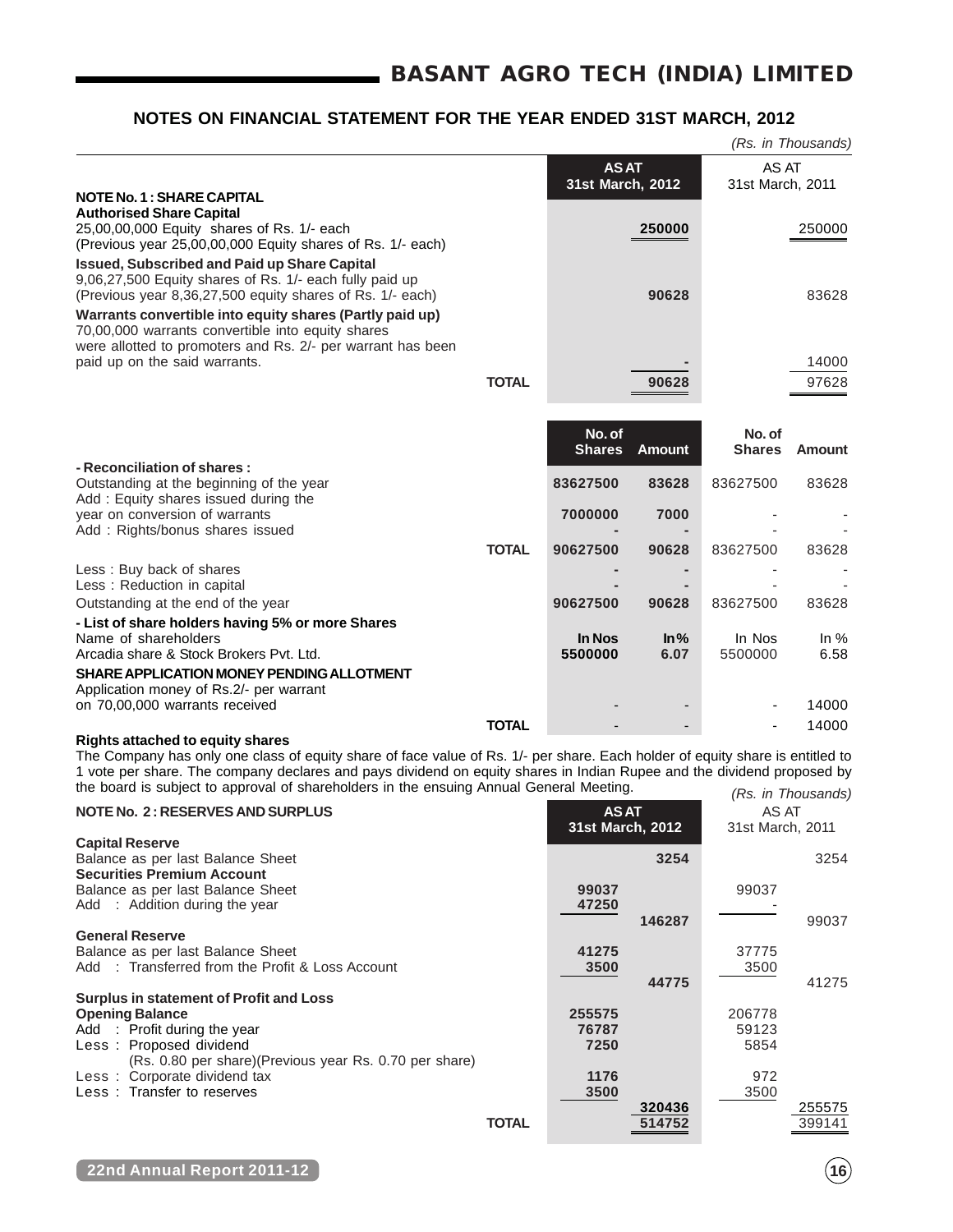|                                                                                                                                                                                                                                                                                                                                                                                                                                                                                                   |         |         |              |                |             |                          |               | (Rs. in Thousands)        |
|---------------------------------------------------------------------------------------------------------------------------------------------------------------------------------------------------------------------------------------------------------------------------------------------------------------------------------------------------------------------------------------------------------------------------------------------------------------------------------------------------|---------|---------|--------------|----------------|-------------|--------------------------|---------------|---------------------------|
|                                                                                                                                                                                                                                                                                                                                                                                                                                                                                                   |         |         |              |                | <b>ASAT</b> | 31st March, 2012         |               | AS AT<br>31st March, 2011 |
| <b>NOTE No. 3 : LONG TERM BORROWINGS</b>                                                                                                                                                                                                                                                                                                                                                                                                                                                          |         |         |              |                |             |                          |               |                           |
| <b>SECURED</b>                                                                                                                                                                                                                                                                                                                                                                                                                                                                                    |         |         |              |                |             |                          |               |                           |
| - Term loan from banks                                                                                                                                                                                                                                                                                                                                                                                                                                                                            |         |         |              | 113586         |             |                          | 81594         |                           |
| [Secured by way of mortgage of fixed assets of the company &                                                                                                                                                                                                                                                                                                                                                                                                                                      |         |         |              |                |             |                          |               |                           |
| Out of which Rs.712 lacs (previous year NIL) has been converted into                                                                                                                                                                                                                                                                                                                                                                                                                              |         |         |              |                |             |                          |               |                           |
| FCNR (B) demand loan.]                                                                                                                                                                                                                                                                                                                                                                                                                                                                            |         |         |              |                |             |                          |               |                           |
| - Vehicle Loan (Secured by way of hypothecation of vehicle financed)                                                                                                                                                                                                                                                                                                                                                                                                                              |         |         |              | 3482           |             |                          | 1133          |                           |
|                                                                                                                                                                                                                                                                                                                                                                                                                                                                                                   |         |         |              |                |             | 117068                   |               | 82727                     |
| <b>UNSECURED</b>                                                                                                                                                                                                                                                                                                                                                                                                                                                                                  |         |         |              |                |             |                          |               |                           |
| From promoters                                                                                                                                                                                                                                                                                                                                                                                                                                                                                    |         |         |              | 121245         |             |                          | 66578         |                           |
| Intercorporate deposits                                                                                                                                                                                                                                                                                                                                                                                                                                                                           |         |         |              | 90000          |             |                          | 100000        |                           |
|                                                                                                                                                                                                                                                                                                                                                                                                                                                                                                   |         |         |              |                |             | 211245                   |               | 166578                    |
|                                                                                                                                                                                                                                                                                                                                                                                                                                                                                                   |         |         | <b>TOTAL</b> |                |             | 328313                   |               | 249305                    |
| <b>Maturity Profile</b>                                                                                                                                                                                                                                                                                                                                                                                                                                                                           | 2013-14 | 2014-15 | 2015-16      |                |             | 2016-17                  |               | 2017-18                   |
| Term Loan                                                                                                                                                                                                                                                                                                                                                                                                                                                                                         | 37696   | 28951   | 31500        |                |             | 37200                    |               | 22637                     |
| Vehicle Loan                                                                                                                                                                                                                                                                                                                                                                                                                                                                                      | 1922    | 657     |              | 591            |             | 313                      |               |                           |
| - Deferred tax liabilities<br>Balance as per last Balance Sheet<br>Add: Addition during the year<br>(Related to fixed assets)<br>- Deferred tax assets<br>- Deferred tax liabilities (Net)<br><b>NOTE No. 5: SHORT TERM BORROWINGS</b><br>- Secured (Loans repayable on demand)<br><b>Cash Credit from Banks</b><br>- Secured by way of hypothecation of stock & book debts and<br>charge over fixed assets of the Company<br>- Out of which Rs. 1040 lacs (previous year NIL) has been converted |         |         | <b>TOTAL</b> | 27749<br>26818 |             | 54567<br>54567<br>578427 | 26269<br>1480 | 27749<br>27749<br>369057  |
| into FCNR(B) demand loan.<br><b>Overdrafts from Banks</b>                                                                                                                                                                                                                                                                                                                                                                                                                                         |         |         |              |                |             |                          |               |                           |
| - Overdrafts from the Banks are against the fixed deposits pledged with them                                                                                                                                                                                                                                                                                                                                                                                                                      |         |         |              |                |             | 653                      |               | 105                       |
|                                                                                                                                                                                                                                                                                                                                                                                                                                                                                                   |         |         | <b>TOTAL</b> |                |             | 579080                   |               | 369162                    |
| <b>NOTE No. 6: TRADE PAYABLES</b><br><b>Trade Payables</b><br>For goods                                                                                                                                                                                                                                                                                                                                                                                                                           |         |         |              |                |             | 358635                   |               | 186841                    |
| <b>Others</b>                                                                                                                                                                                                                                                                                                                                                                                                                                                                                     |         |         |              |                |             |                          |               |                           |
| For Statutory dues                                                                                                                                                                                                                                                                                                                                                                                                                                                                                |         |         |              | 2607           |             |                          | 1962          |                           |
| Outstanding liabilities                                                                                                                                                                                                                                                                                                                                                                                                                                                                           |         |         |              | 68552          |             |                          | 56250         |                           |
|                                                                                                                                                                                                                                                                                                                                                                                                                                                                                                   |         |         |              |                |             | 71159                    |               | 58212                     |
|                                                                                                                                                                                                                                                                                                                                                                                                                                                                                                   |         |         | <b>TOTAL</b> |                |             | 429794                   |               | 245053                    |
|                                                                                                                                                                                                                                                                                                                                                                                                                                                                                                   |         |         |              |                |             |                          |               |                           |

The company has not received any intimation from the supplier regarding their status under the Micro, Small and Medium Enterprises Development Act, 2006 and hence disclosures if any relating to amounts unpaid as at the year end together with the interest paid/payable as required under the said Act have not been given.

| NOTE No. 7 : OTHER CURRENT LIABILITIES    |              |       |       |
|-------------------------------------------|--------------|-------|-------|
| - Unclaimed dividends                     |              | 299   | 257   |
| - Advances from customers                 |              | 26967 | 36073 |
| - Deposits from dealers & customers       |              | 12402 | 8916  |
| - Other liabilities                       |              |       |       |
| Current maturities of longterm borrowings |              | 31270 | 19706 |
|                                           | <b>TOTAL</b> | 70938 | 64952 |
|                                           |              |       |       |
| 22nd Annual Report 2011-12                |              |       | 17    |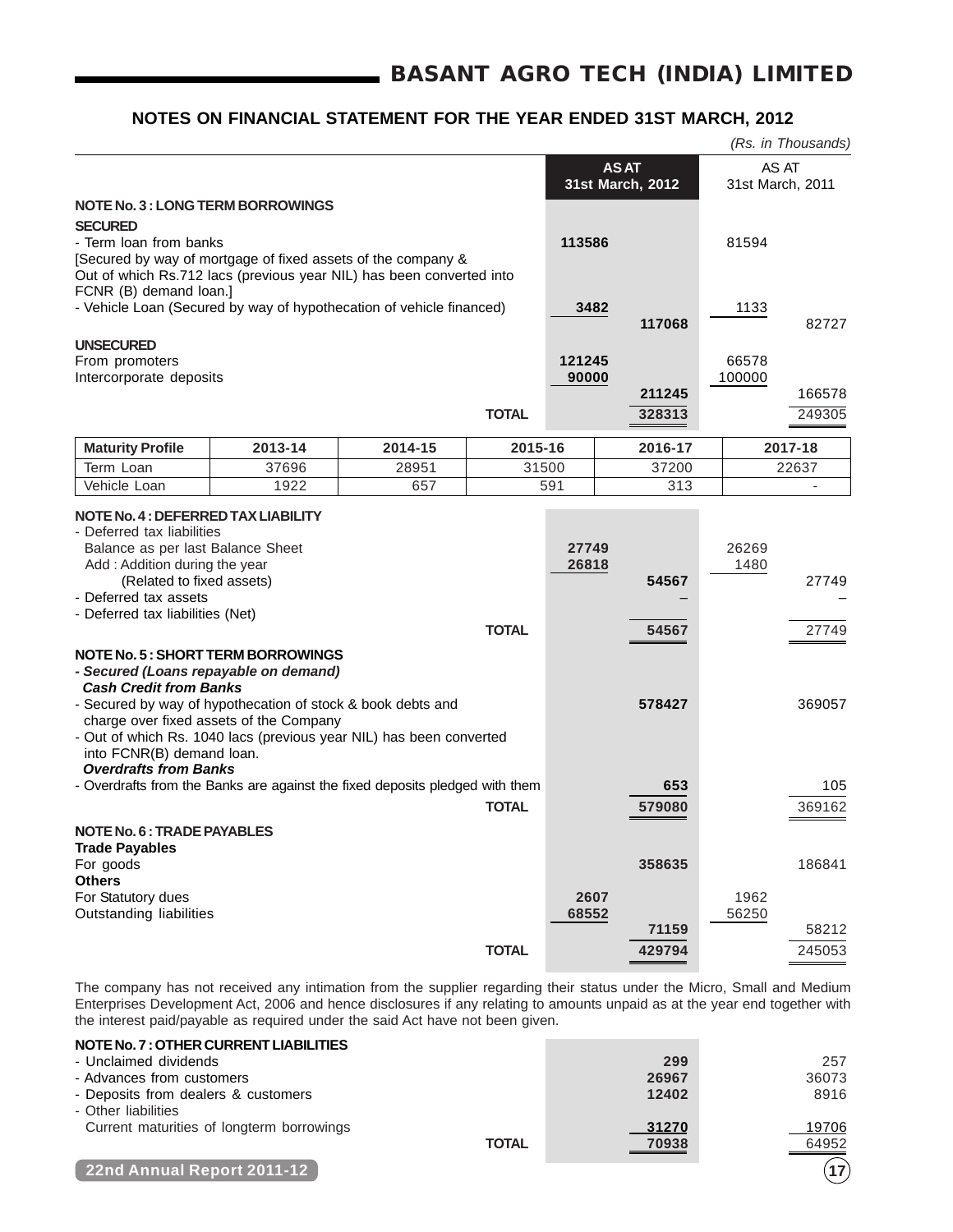|                                          |              |                                 | (Rs. in Thousands)        |
|------------------------------------------|--------------|---------------------------------|---------------------------|
|                                          |              | <b>ASAT</b><br>31st March, 2012 | AS AT<br>31st March, 2011 |
| <b>NOTE No. 8: SHORT TERM PROVISIONS</b> |              |                                 |                           |
| Provision for expenses                   |              | 12965                           | 22173                     |
| Provision for taxation (Gross)           |              | 32200                           | 8700                      |
| Proposed dividend                        |              | 7250                            | 5854                      |
| Corporate dividend tax                   |              | 1176                            | 972                       |
|                                          | <b>TOTAL</b> | 53591                           | 37699                     |

## **NOTE No. 9 : FIXED ASSETS**

(Rs. in Thousands)

| <b>PARTICULARS</b>              | <b>DEPRECIATION/AMORTISATION</b><br><b>GROSS BLOCK</b> |          |                          |        |                       |         | <b>NET BLOCK</b> |             |                                  |        |
|---------------------------------|--------------------------------------------------------|----------|--------------------------|--------|-----------------------|---------|------------------|-------------|----------------------------------|--------|
|                                 | As on                                                  | Addition | <b>Deductions</b>        | As on  | Upto                  | For the | Recouped         | <b>Upto</b> | As on                            | Ason   |
|                                 | 1.4.2011                                               |          |                          |        | 31.03.2012 31.03.2011 | year    |                  |             | 31.03.2012 31.03.2012 31.03.2011 |        |
| Freehold Land                   | 68789                                                  | 13564    | 5141                     | 77212  |                       |         |                  | –           | 77212                            | 68789  |
| Leasehold Land                  | 3400                                                   |          |                          | 3400   |                       |         |                  | –           | 3400                             | 3400   |
| <b>Buildings</b>                | 187653                                                 | 108584   | –                        | 296237 | 58424                 | 17323   |                  | 75747       | 220490                           | 129229 |
| Plant & Machinery               | 300650                                                 | 22849    | –                        | 323499 | 109538                | 23685   |                  | 133223      | 190276                           | 191112 |
| <b>Furniture &amp; Fixtures</b> | 5289                                                   | 433      |                          | 5722   | 3921                  | 343     |                  | 4264        | 1458                             | 1368   |
| Vehicles                        | 22045                                                  | 11310    | 2552                     | 30803  | 7882                  | 2578    | 1096             | 9364        | 21439                            | 14163  |
| License Rights                  | 2404                                                   | -        | $\overline{\phantom{0}}$ | 2404   | 2404                  | -       | -                | 2404        |                                  |        |
| <b>TOTAL</b>                    | 590230                                                 | 156740   | 7693                     | 739277 | 182169                | 43929   | 1096             | 225002      | 514275                           | 408061 |
| <b>Previous Year</b>            | 508281                                                 | 83942    | 1993                     | 590230 | 153807                | 29534   | 1172             | 182169      | 408061                           | 354474 |
| Capital work-in progress        |                                                        |          |                          |        |                       |         |                  |             | 68564                            | 47750  |

**Note :** Lease hold land has been acquired from M/s Suzlon for the period of 30 years.

(Rs. in Thousands)

|     | <b>NOTE No. 10: INVESTMENTS</b>        |                          | <b>ASAT</b><br>31.03.2012 |        | <b>ASAT</b><br>31.03.2011 |                 |
|-----|----------------------------------------|--------------------------|---------------------------|--------|---------------------------|-----------------|
|     | <b>Long-Term Investments</b>           | <b>Face Value</b><br>Rs. | Nos.                      | Amount | Nos.                      | Amount          |
|     | Trade Investments:                     |                          |                           |        |                           |                 |
| (a) | Quoted - Fully paid up - Equity        |                          |                           |        |                           |                 |
|     | Nagarjuna Fertilizers & Chemicals Ltd. | 10                       | 100                       | 4      | 100                       | 4               |
|     | Rashtriya Chemical & Fertilizers Ltd.  | 10                       | 100                       | 4      | 100                       | 4               |
|     | Oswal Chemicals & Fertilizers Ltd.     | 10                       | 50                        | 1      | 50                        |                 |
|     | Oswal Agro Mills Ltd.                  | 10                       |                           |        | 2500                      | 18              |
|     | M. P. Telelink Ltd.                    | 10                       |                           |        | 2000                      | 93              |
|     | Frontier Information Technologies Ltd. | 10                       |                           |        | 300                       | 77              |
|     | Inhouse Productions Ltd.               | 10                       |                           |        | 56                        | 20              |
|     | DSO Software Ltd.                      | 10                       |                           |        | 50                        | 117             |
|     | Rolta India Ltd.                       | 10                       |                           |        | 2                         |                 |
|     | Usha Martin Ltd.                       | 5                        |                           |        | 5                         |                 |
|     | Usha Martin Education & Solutions Ltd. | 5                        |                           |        | 100                       | 23              |
|     | Zee Entertainment Enterprises Ltd.     |                          |                           |        |                           |                 |
|     | NIIT Technology Ltd.                   | 5                        |                           |        |                           |                 |
|     | Aptech Ltd.                            |                          |                           |        |                           |                 |
|     | Liberty Phosphate Ltd.                 | 10                       |                           |        | 30                        |                 |
|     | Rama Phosphate Ltd.                    | 10                       |                           |        | 5                         |                 |
|     | Khaitan Chemicals & Fertilisers Ltd.   | 10                       |                           |        | 25                        | 4               |
| (b) | Unquoted - Fully paid up-Preference    |                          |                           |        |                           |                 |
|     | Inhouse Production Ltd.                | 10                       |                           |        | 50                        | 19              |
|     |                                        | <b>TOTAL</b>             |                           | 9      |                           | 390             |
|     | Market Value of Quoted Investments     |                          |                           | 8      |                           | $\overline{21}$ |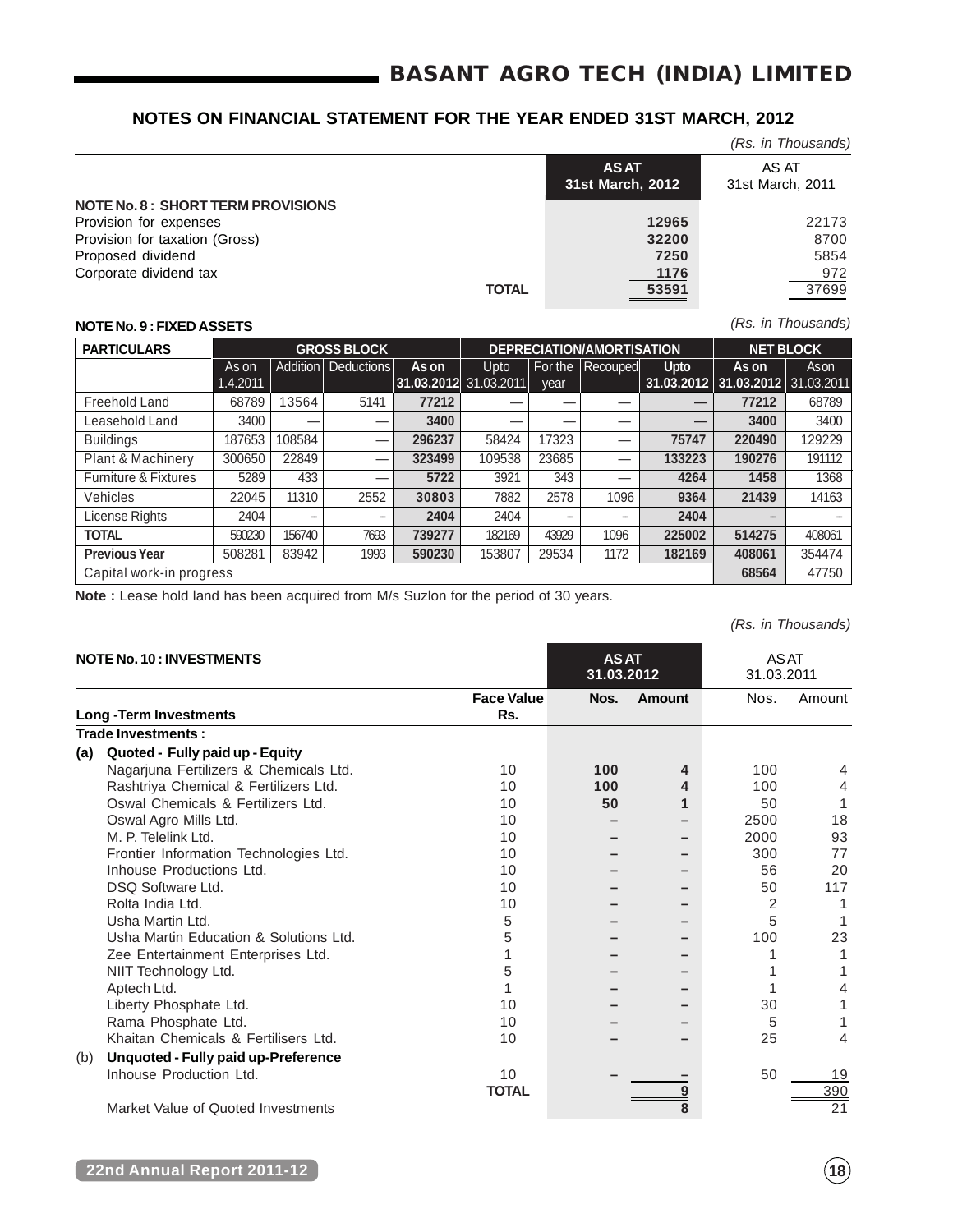|                                                                                            |              |                                 | (Rs. in Thousands)              |
|--------------------------------------------------------------------------------------------|--------------|---------------------------------|---------------------------------|
|                                                                                            | <b>NOTES</b> | <b>ASAT</b><br>31st March, 2012 | <b>ASAT</b><br>31st March, 2011 |
| NOTE No. 11 : OTHER NON CURRENT ASSETS                                                     |              |                                 |                                 |
| Advance income tax (net)                                                                   |              | 18290                           | 16295                           |
| Sundry deposits                                                                            | <b>TOTAL</b> | 11601<br>29891                  | 11415<br>27710                  |
| <b>NOTE No. 12: INVENTORIES</b>                                                            |              |                                 |                                 |
| (Valued at lower of cost or net realisable value)                                          |              |                                 |                                 |
| Raw materials                                                                              |              | 469632                          | 167910                          |
| Packing material                                                                           |              | 26406                           | 21150                           |
| Work-in-process                                                                            |              | 588                             | 588                             |
| Stock in trade                                                                             |              | 261917                          | 350651                          |
| Stores and spares and other consumables                                                    | <b>TOTAL</b> | 5881<br>764424                  | 6845<br>547144                  |
| NOTE No. 13: TRADE RECEIVABLES                                                             |              |                                 |                                 |
| Over Six months-Considered good                                                            |              | 5342                            | 3202                            |
| Below Six months-Considered good                                                           |              | 636611                          | 364895                          |
|                                                                                            | <b>TOTAL</b> | 641953                          | 368097                          |
| <b>NOTE No. 14: CASH AND BANK BALANCES</b>                                                 |              |                                 |                                 |
| - Cash and Cash Equivalents<br>Cash on hand                                                |              | 2870                            | 1676                            |
| Balance with banks                                                                         |              |                                 |                                 |
| - In Current accounts                                                                      |              | 5618                            | 3250                            |
| - In Fixed deposit accounts                                                                |              | 9069                            | 10869                           |
|                                                                                            |              | 14687                           | 14119                           |
|                                                                                            | <b>TOTAL</b> | 17557                           | 15795                           |
| NOTE No. 15 : SHORT TERM LOANS AND ADVANCES<br>(Unsecured and considered good)             |              |                                 |                                 |
| Advances to suppliers                                                                      |              | 49717                           | 50859                           |
| Prepaid expenses                                                                           |              | 755                             | 742                             |
| Advances staff and others                                                                  |              | 8023                            | 4725                            |
| Other current assets                                                                       |              | 26495                           | 19416                           |
|                                                                                            | <b>TOTAL</b> | 84990                           | 75742                           |
|                                                                                            |              | <b>For the Year Ended</b>       | For the Year Ended              |
|                                                                                            |              | 31st March, 2012                | 31st March, 2011                |
| <b>NOTE No. 16: REVENUE FROM OPERATIONS</b>                                                |              |                                 |                                 |
| <b>Indigenous Sales</b>                                                                    |              |                                 |                                 |
| <b>Manufactured Goods</b>                                                                  |              | 2225670                         | 1232226                         |
| less: Excise duty                                                                          |              | (15376)<br>2210294              | 1232226                         |
| Traded Goods                                                                               |              | 625558                          | 482268                          |
| less: Interdivisional sales                                                                |              | (71321)                         | (27350)                         |
|                                                                                            | <b>TOTAL</b> | 2764531                         | 1687144                         |
| <b>NOTE No. 17: OTHER INCOME</b>                                                           |              |                                 |                                 |
| Interest earned on Deposits                                                                |              | 2079                            | 1407                            |
| Profit on sale of assets                                                                   |              | 206                             | 18                              |
| <b>Rent Received</b>                                                                       |              | 790                             | 87                              |
| Insurance Claim Received                                                                   |              | 120                             |                                 |
| Misc Income                                                                                | <b>TOTAL</b> | 3638<br>6833                    | 1595<br>3107                    |
|                                                                                            |              |                                 |                                 |
| NOTE No. 18: COST OF MATERIAL CONSUMED<br>Raw Materials' consumption (Refer Note No. 18.1) |              | 1423450                         | 1023864                         |
| Traded goods purchased                                                                     |              | 559512                          | 345019                          |
|                                                                                            | <b>TOTAL</b> | 1982962                         | 1368883                         |
| 18.1 : RAW MATERIAL CONSUMPTION COMPRISE                                                   |              |                                 |                                 |
| - Straight fertilisers                                                                     |              | 476028                          | 400901                          |
| - Rock Phosphate                                                                           |              | 717022                          | 459886                          |
| - Spent Sulphuric Acid<br>- 98% Sulphuric Acid                                             |              | 182810<br>32899                 | 145485<br>16857                 |
| - Others                                                                                   |              | 14691                           | 735                             |
|                                                                                            | <b>TOTAL</b> | 1423450                         | 1023864                         |
|                                                                                            |              |                                 |                                 |
| 22nd Annual Report 2011-12                                                                 |              |                                 | $\bf (19)$                      |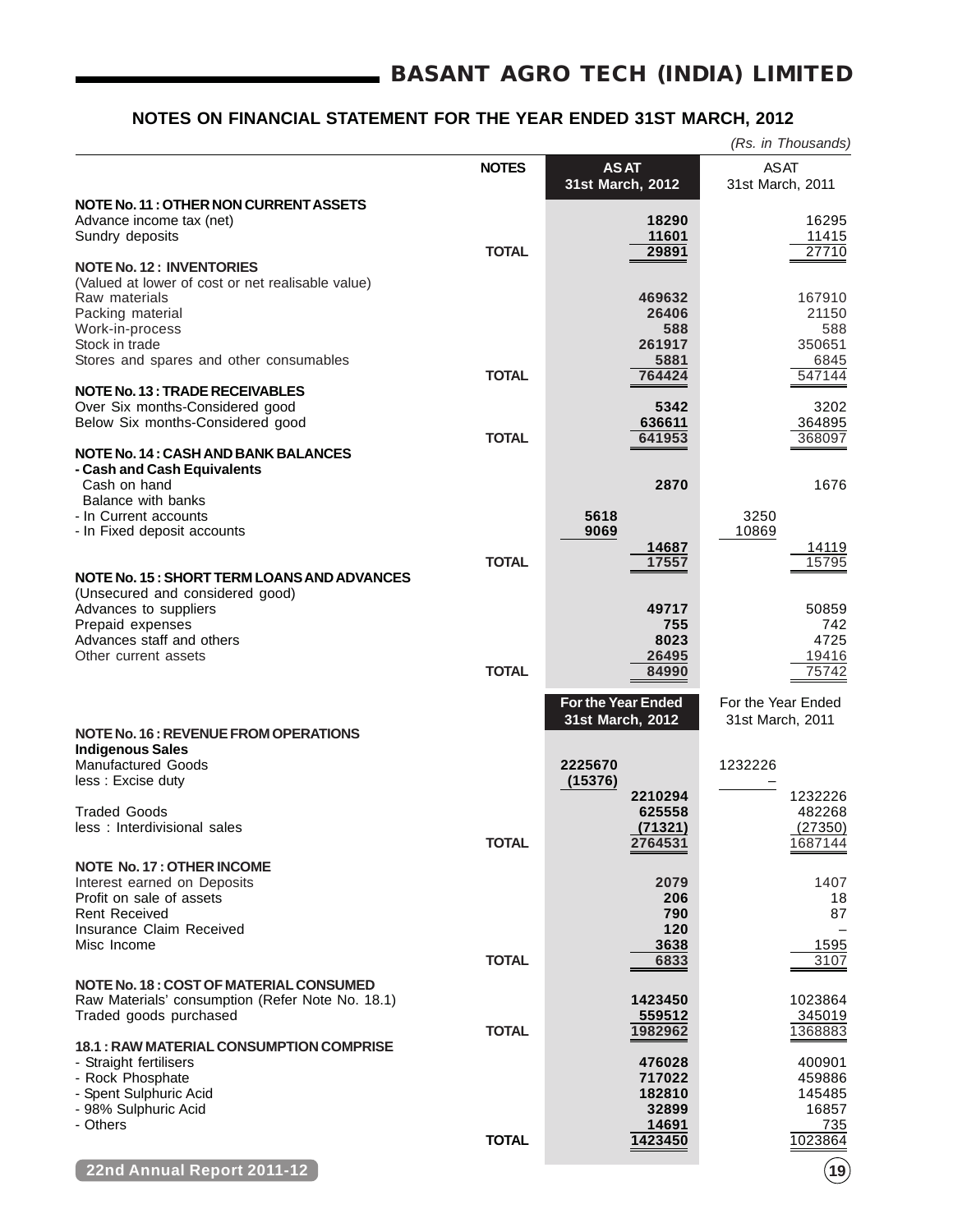|                                                             |              |                                               |                 |                                        | (Rs. in Thousands) |
|-------------------------------------------------------------|--------------|-----------------------------------------------|-----------------|----------------------------------------|--------------------|
|                                                             |              | <b>For the Year Ended</b><br>31st March, 2012 |                 | For the Year Ended<br>31st March, 2011 |                    |
| <b>NOTE No. 19 : VARIATION IN STOCK</b>                     |              |                                               |                 |                                        |                    |
| <b>Stock at Commencement</b>                                |              |                                               |                 |                                        |                    |
| <b>Work-in Process</b><br><b>Finished Goods</b>             |              | 588<br>348096                                 |                 | 588                                    |                    |
|                                                             |              |                                               | 348684          | 234109                                 | 234697             |
| <b>Less: Stock at Close</b>                                 |              |                                               |                 |                                        |                    |
| <b>Work-in-Process</b>                                      |              | 588                                           |                 | 588                                    |                    |
| <b>Finished Goods</b>                                       |              | 259845                                        |                 | 348096                                 |                    |
| Stock Decreased / (Increased) by                            | <b>TOTAL</b> |                                               | 260433<br>88251 |                                        | 348684<br>(113987) |
| NOTE No. 20 : EMPLOYEE BENEFITS EXPENSES                    |              |                                               |                 |                                        |                    |
| Salaries, Wages, Bonus etc.                                 |              |                                               | 34733           |                                        | 29109              |
| Contribution to P. F, E. S. I. C. and Other Statutory Funds |              |                                               | 1168            |                                        | 1154               |
| Workmen and Staff welfare expenses                          |              |                                               | 9072            |                                        | 5220               |
| <b>NOTE No. 21 : FINANCE COSTS</b>                          | <b>TOTAL</b> |                                               | 44973           |                                        | 35483              |
| <b>Interest Expense</b>                                     |              |                                               |                 |                                        |                    |
| Interest on Term Loan                                       |              |                                               | 19473           |                                        | 12700              |
| Interest on Working Capital                                 |              |                                               | 42846           |                                        | 28328              |
| Other borrowing costs                                       |              |                                               | 20810           |                                        | 22240              |
|                                                             | <b>TOTAL</b> |                                               | 83129           |                                        | 63268              |
| NOTE No. 22 : DEPRECIATION AND AMORTISATION EXPENSES        |              |                                               |                 |                                        |                    |
| Depreciation and Amortisation                               | <b>TOTAL</b> |                                               | 43929<br>43929  |                                        | 29534<br>29534     |
| <b>NOTE No. 23: OTHER EXPENSES</b>                          |              |                                               |                 |                                        |                    |
| <b>Manufacturing expenses</b>                               |              |                                               |                 |                                        |                    |
| Store, spares and consumables                               |              | 38032                                         |                 | 16079                                  |                    |
| Packing materials' consumption                              |              | 61935                                         |                 | 42044                                  |                    |
| Labour and processing charges<br>Power and fuels            |              | 35244<br>47162                                |                 | 19132<br>32723                         |                    |
| Repairs to buildings                                        |              | 7522                                          |                 | 1847                                   |                    |
| Repairs to machinery                                        |              | 8744                                          |                 | 5375                                   |                    |
| Insurance                                                   |              | 1903                                          |                 | 1899                                   |                    |
| Research and development expenses                           |              | 4608                                          |                 | 3247                                   |                    |
| Seeds processing charges                                    |              | 3300                                          |                 | 4619                                   |                    |
| Agricultural expenses                                       |              | 5812                                          | 214262          | 4385                                   | 131350             |
| <b>Administrative and other expenses</b>                    |              |                                               |                 |                                        |                    |
| Rent                                                        |              | 1161                                          |                 | 819                                    |                    |
| Rates and taxes                                             |              | 2098                                          |                 | 852                                    |                    |
| Payment to statutory auditors                               |              |                                               |                 |                                        |                    |
| - Audit fees                                                |              | 100                                           |                 | 100                                    |                    |
| - Tax audit fees<br>- Other matters                         |              | 17<br>10                                      |                 | 17<br>10                               |                    |
| Loss on sale of investments                                 |              | 367                                           |                 |                                        |                    |
| Loss on sale of assets                                      |              | 909                                           |                 | 254                                    |                    |
| Misc expenses                                               |              | 18708                                         |                 | 10969                                  |                    |
| Office expenses                                             |              | 5905                                          |                 | 4296                                   |                    |
| Legal expenses<br>Repairs - others                          |              | 4378<br>4094                                  |                 | 3265<br>1939                           |                    |
| Printing & stationery                                       |              | 2525                                          |                 | 2182                                   |                    |
| Housekeeping & security charges                             |              | 11284                                         |                 | 9042                                   |                    |
|                                                             |              |                                               | 51556           |                                        | 33745              |
| <b>Selling &amp; Distribution Expenses</b>                  |              |                                               |                 |                                        |                    |
| Freight                                                     |              | 105912<br>15745                               |                 | 48824<br>10846                         |                    |
| Travelling<br>Selling and distribution expenses             |              | 23006                                         |                 | 11365                                  |                    |
|                                                             |              |                                               | 144663          |                                        | 71035              |
|                                                             | <b>TOTAL</b> |                                               | 410481          |                                        | 236130             |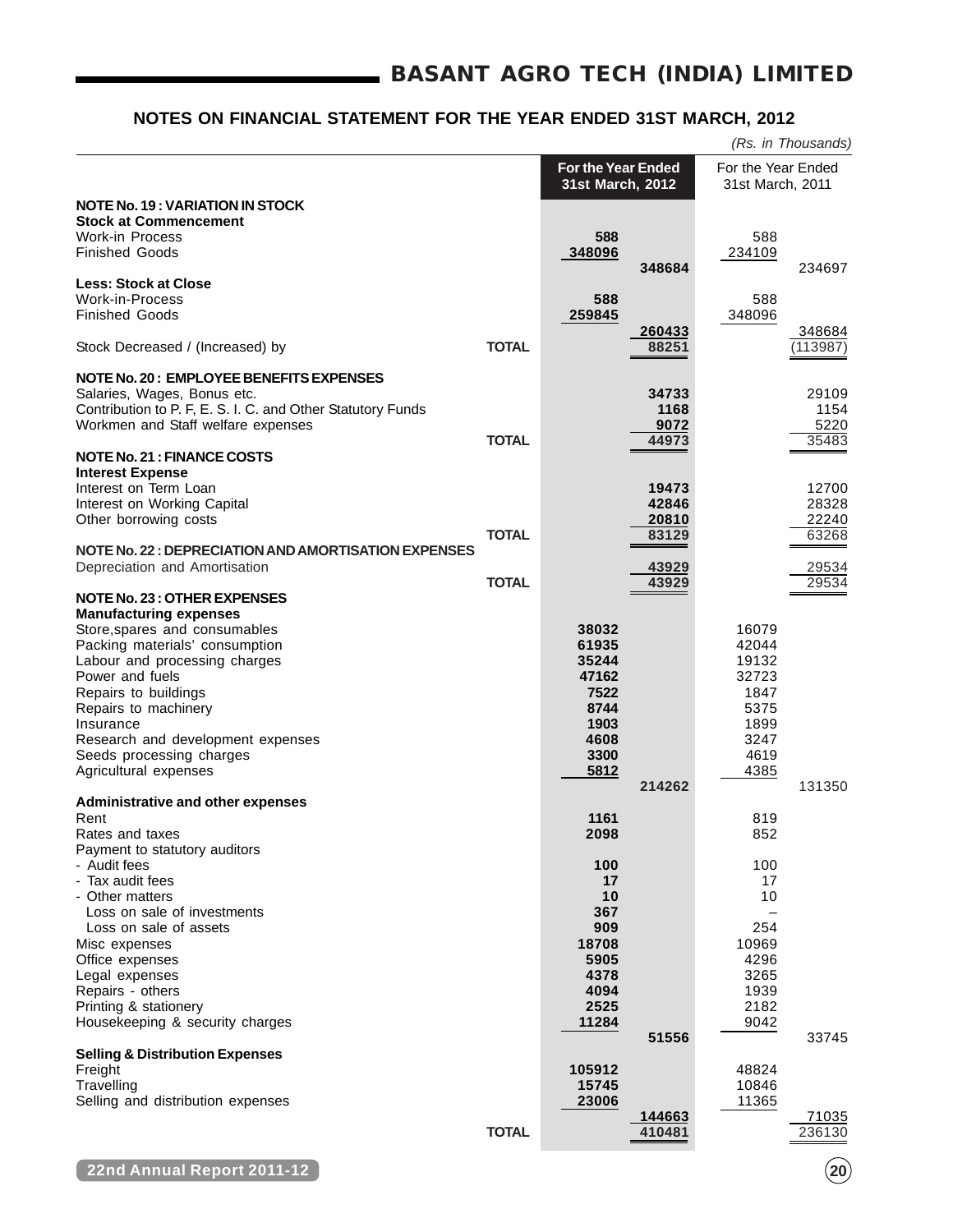# **BASANT AGRO TECH (INDIA) LIMITED**

## **NOTES ON FINANCIAL STATEMENT FOR THE YEAR ENDED 31ST MARCH, 2012**

|                                               | (Rs. in Thousands)                     |
|-----------------------------------------------|----------------------------------------|
| <b>For the Year Ended</b><br>31st March, 2012 | For the Year Ended<br>31st March, 2011 |
|                                               |                                        |
| 76787                                         | 59123                                  |
| 90627500                                      | 83627500                               |
| 85377500                                      | 83627500                               |
|                                               | 1                                      |
| 0.85                                          | 0.71                                   |
| 0.90                                          | 0.71                                   |
|                                               |                                        |
| <b>Nil</b>                                    | Nil                                    |
|                                               |                                        |
|                                               |                                        |
| 266250                                        | 100762                                 |
| <b>Nil</b>                                    | Nil                                    |
| <b>Nil</b>                                    | Nil                                    |
|                                               |                                        |

## **NOTE No. 27 : SEGMENT REPORTING** (Rs. in Thousands)

|                             | <b>Fertilisers</b> |         | <b>Seeds</b> |         | Windmill |         | <b>Total</b> |         |
|-----------------------------|--------------------|---------|--------------|---------|----------|---------|--------------|---------|
| <b>Particulars</b>          |                    |         |              |         |          |         |              |         |
|                             | 2011-12            | 2010-11 | $2011 - 12$  | 2010-11 | 2011-12  | 2010-11 | 2011-12      | 2010-11 |
| <b>Segment Revenue</b>      |                    |         |              |         |          |         |              |         |
| Gross sales                 | 2211726            | 1236294 | 611463       | 467058  | 12663    | 11142   | 2835852      | 1714494 |
| Less: Interdivisional sales | 71321              | 27350   | $\bf{0}$     | 0       | $\Omega$ | 0       | 71321        | 27350   |
| Net sales                   | 2140405            | 1208944 | 611463       | 467058  | 12663    | 11142   | 2764531      | 1687144 |
| Other Income                | 5236               | 1525    | 1597         | 1582    | $\Omega$ | 0       | 6833         | 3107    |
| <b>Segment Results</b>      |                    |         |              |         |          |         |              |         |
| Profit before Interest      |                    |         |              |         |          |         |              |         |
| & Depreciation              | 174551             | 114248  | 59638        | 38822   | 10508    | 10672   | 244697       | 163742  |
| Less: Interest              | 73449              | 51792   | 5280         | 1611    | 4400     | 9865    | 83129        | 63268   |
| Less: depreciation          | 26420              | 13289   | 2049         | 785     | 15460    | 15460   | 43929        | 29534   |
| <b>Profit before tax</b>    | 74682              | 49167   | 52309        | 36426   | (9352)   | (14653) | 117639       | 70940   |
| <b>Segment Assets</b>       | 1768921            | 1159818 | 239858       | 194334  | 95319    | 120359  | 2104098      | 1474511 |
| Unallocable assets          |                    |         |              |         |          |         | 17565        | 16178   |
| Total Assets                |                    |         |              |         |          |         | 2121663      | 1490689 |
| <b>Segment Liabilities</b>  | 467505             | 313379  | 174908       | 75059   | 22966    | 39620   | 665379       | 428058  |
| Unallocable liabilities     |                    |         |              |         |          |         | 1456284      | 1062631 |
| <b>Total Liabilities</b>    |                    |         |              |         |          |         | 2121663      | 1490689 |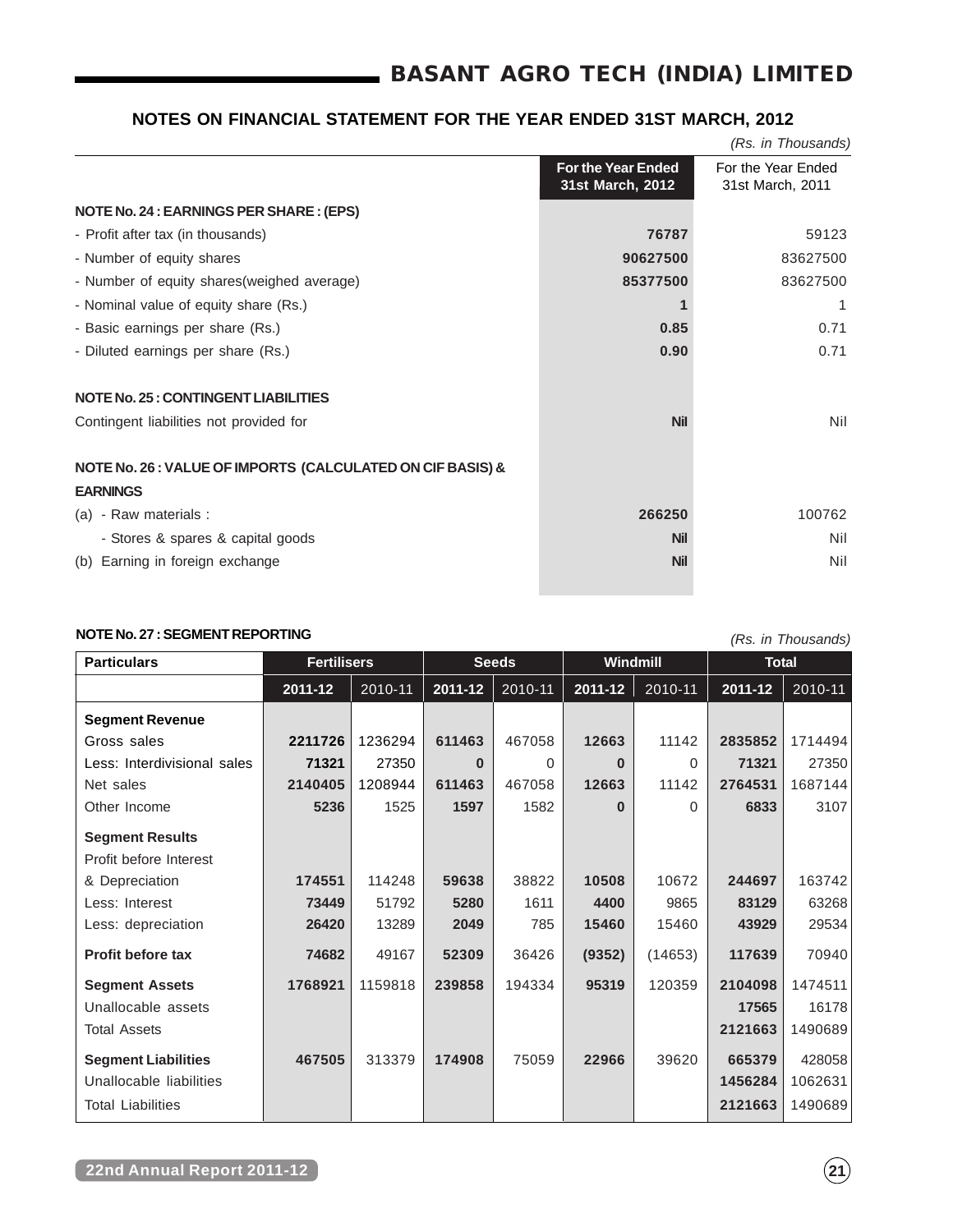### **NOTE No. 28 : RELATED PARTY DISCLOSURE**

List of related parties with whom transactions have taken place during the year :

- **1. Associate :** Basant Seeds, Ashwin & Co.
- **2. Key Managerial Personnel :** Deepak C. Bhartia Managing Director, Shashikant C. Bhartia Chairman & Managing Director, Ashwin Bhartia - Executive Director

#### **3. Nature of transaction :**

(Rs. in Thousands)

| <b>Transactions</b>         | <b>Associates</b>        |         |                          | Key managerial personnel | <b>Others</b> |         |
|-----------------------------|--------------------------|---------|--------------------------|--------------------------|---------------|---------|
|                             | 2011-12                  | 2010-11 | 2011-12                  | 2010-11                  | 2011-12       | 2010-11 |
| Finance cost                | -                        |         | 5228                     | 7348                     | 3155          | 3612    |
| Rent paid                   |                          | ۰       | 674                      |                          | 12            |         |
| Managerial remuneration     | $\overline{\phantom{0}}$ | ۰       | 4240                     | 2160                     | 840           | 480     |
| Seeds processing charges    | 2807                     | 2573    | $\overline{\phantom{0}}$ |                          |               |         |
| Trade (payable)/receivable  | 2622                     | 85443   | $\overline{\phantom{0}}$ |                          |               |         |
| Sales                       | 164135                   | 167336  | $\overline{\phantom{0}}$ |                          |               |         |
| Purchases                   | 467553                   | 179594  | $\overline{a}$           |                          |               |         |
| Outstanding loan to Company | $\blacksquare$           | ۰       | 62883                    | 35915                    | 58362         | 30663   |

#### **Notes:**

(i) No amounts in respect of related parties have been written off / written back or provided for during the year.

(ii) Related party relationship have been identified by the management and relied upon by the auditors.

#### **NOTE No. 29 : FOREIGN CURRENCY EXPOSURE ONLY RELATES TO FCNR (B) BORROWING AS ON 31ST MARCH, 2012**

| <b>Particulars</b> |                          | 2011-12                  | 2010-11                  |                  |  |
|--------------------|--------------------------|--------------------------|--------------------------|------------------|--|
|                    | <b>USD</b>               | <b>Rs. in Thousands</b>  | USD                      | Rs. in Thousands |  |
| Hedged             | 3612000                  | 175128                   | $\overline{\phantom{0}}$ |                  |  |
| Unhedged           | $\overline{\phantom{0}}$ | $\overline{\phantom{0}}$ | $\overline{\phantom{0}}$ | -                |  |

## **NOTE No. 30 : UTILISATION OF FUNDS**

During the year 2011-12 the company has allotted 70,00,000 equity shares of Rs. 1/- each to the promoters of the company at the premium of Rs. 6.75 per shares aggregating to Rs. 542.50 lacs on conversion of warrants.

#### **Utilisation of funds is as under: (Rs. in lacs)**

Acquisition and refurbishment of plant at Jalgaon **288.00** Construction of Briquette plant at Sangli **48.00** Long term working capital for the company **206.50**

# **NOTE No. 31 : PARTICULARS OF MATERIAL CONSUMED :**

|                              |                                       | 2011-12     | 2010-11          |            |  |
|------------------------------|---------------------------------------|-------------|------------------|------------|--|
|                              | <b>Rs. in Thousands</b><br>Percentage |             | Rs. in Thousands | Percentage |  |
| Raw material (Imported)      | 266250                                | $(18.70\%)$ | 100762           | $(9.84\%)$ |  |
| Raw material (Indigenous)    | 1157200                               | $(81.30\%)$ | 923102           | (90.16%)   |  |
| Stores & spares (Indigenous) | 38032                                 | $(100\%)$   | 16079            | $(100\%)$  |  |

## **NOTE No. 32 :**

The financial statement has been prepared on basis of revised Schedule VI which has become effective from April 2011. Hence previous year's figures/published financial results have been regrouped and reclassified wherever necessary to correspond with the current years' classification/disclosures.

**2011-12**

**542.50**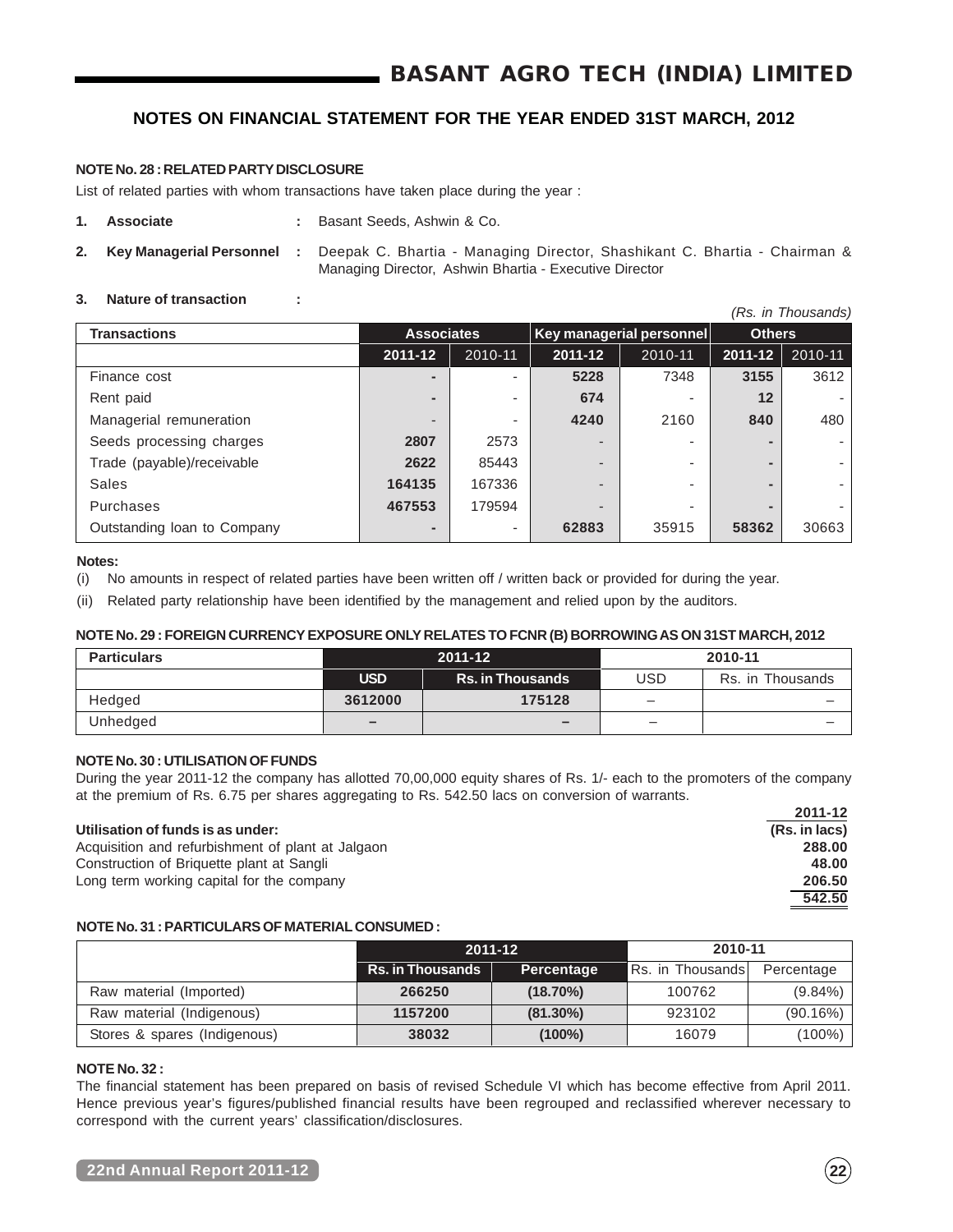|                     | <b>BASANT AGRO TECH (INDIA) LIMITED</b><br>Regd. Office: Plot No.13/2, Kaulkhed, Near S. T. Workshop, Akola - 444 001, Maharashtra.                                                                                                                                                        |
|---------------------|--------------------------------------------------------------------------------------------------------------------------------------------------------------------------------------------------------------------------------------------------------------------------------------------|
|                     | <b>PROXY FORM</b>                                                                                                                                                                                                                                                                          |
| $\mathsf{X}$        | Regd.Folio No. ____________________                                                                                                                                                                                                                                                        |
|                     |                                                                                                                                                                                                                                                                                            |
|                     | of $\overline{\phantom{a}}$                                                                                                                                                                                                                                                                |
|                     | being Member/s of Basant Agro Tech (India) Ltd, Akola hereby appoint _______________________________                                                                                                                                                                                       |
|                     |                                                                                                                                                                                                                                                                                            |
|                     | as my/our proxy to attend and vote for me/us on my/our behalf at the 22nd Annual General Meeting of the Company<br>to be held on Friday 28th September, 2012 at 4.00 p.m. at Krishi Sanjivani Office, Opp. Nagar Parishad, Akola -<br>444 001, Maharashtra and at any adjournment thereof. |
|                     | Affix<br>1.00 Rupee<br>Date<br>Signed this<br>Revenue<br>Stamp                                                                                                                                                                                                                             |
| <b>TEAR HE</b><br>꼬 | Note: The Proxy form must be deposited at the Registered Office of the Company not less than 48 hours before<br>the time for holding the aforesaid meeting.                                                                                                                                |
|                     |                                                                                                                                                                                                                                                                                            |
|                     | <b>BASANT AGRO TECH (INDIA) LIMITED</b><br>Regd.Office: Plot No.13/2, Kaulkhed, Near S.T.Workshop, Akola - 444 001, Maharashtra.                                                                                                                                                           |
|                     | <b>ATTENDANCE SLIP</b>                                                                                                                                                                                                                                                                     |
|                     | (PLEASE PRESENT THIS SLIP AT ENTRANCE OF THE MEETING HALL)                                                                                                                                                                                                                                 |
|                     | I hereby record my presence at the 22nd Annual General Meeting to be held at Krishi Sanjivani Office, Opp. Nagar<br>Parishad, Akola - 444 001, Maharashtra on Friday, the 28th September, 2012 at 4:00 p.m.                                                                                |
|                     | Ledger Folio No. __________________                                                                                                                                                                                                                                                        |
|                     | Name of Shareholder                                                                                                                                                                                                                                                                        |
|                     |                                                                                                                                                                                                                                                                                            |
|                     |                                                                                                                                                                                                                                                                                            |
|                     |                                                                                                                                                                                                                                                                                            |
|                     |                                                                                                                                                                                                                                                                                            |
|                     | (Signature of Member/Proxy)<br>(To be signed at the time of handling<br>over the slip at the Meeting Hall)                                                                                                                                                                                 |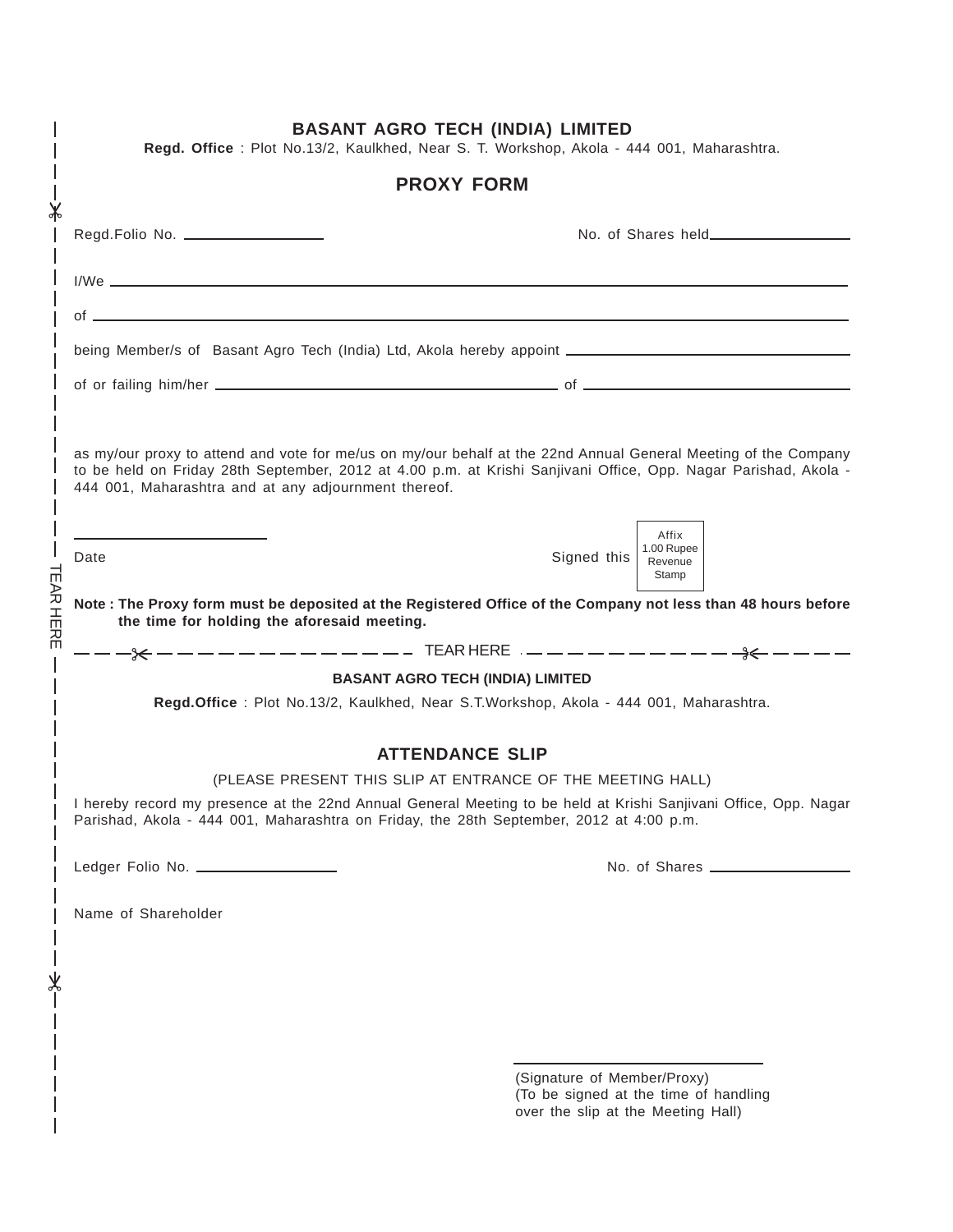

Shri S. C. Bhartia, Chairman & Managing Director<br>with Prof. Yuan Long Ping, scientist from China for Rice.



Shri A. N. Bhartia, Executive Director with<br>scientists inspecting crops at R & D farms.